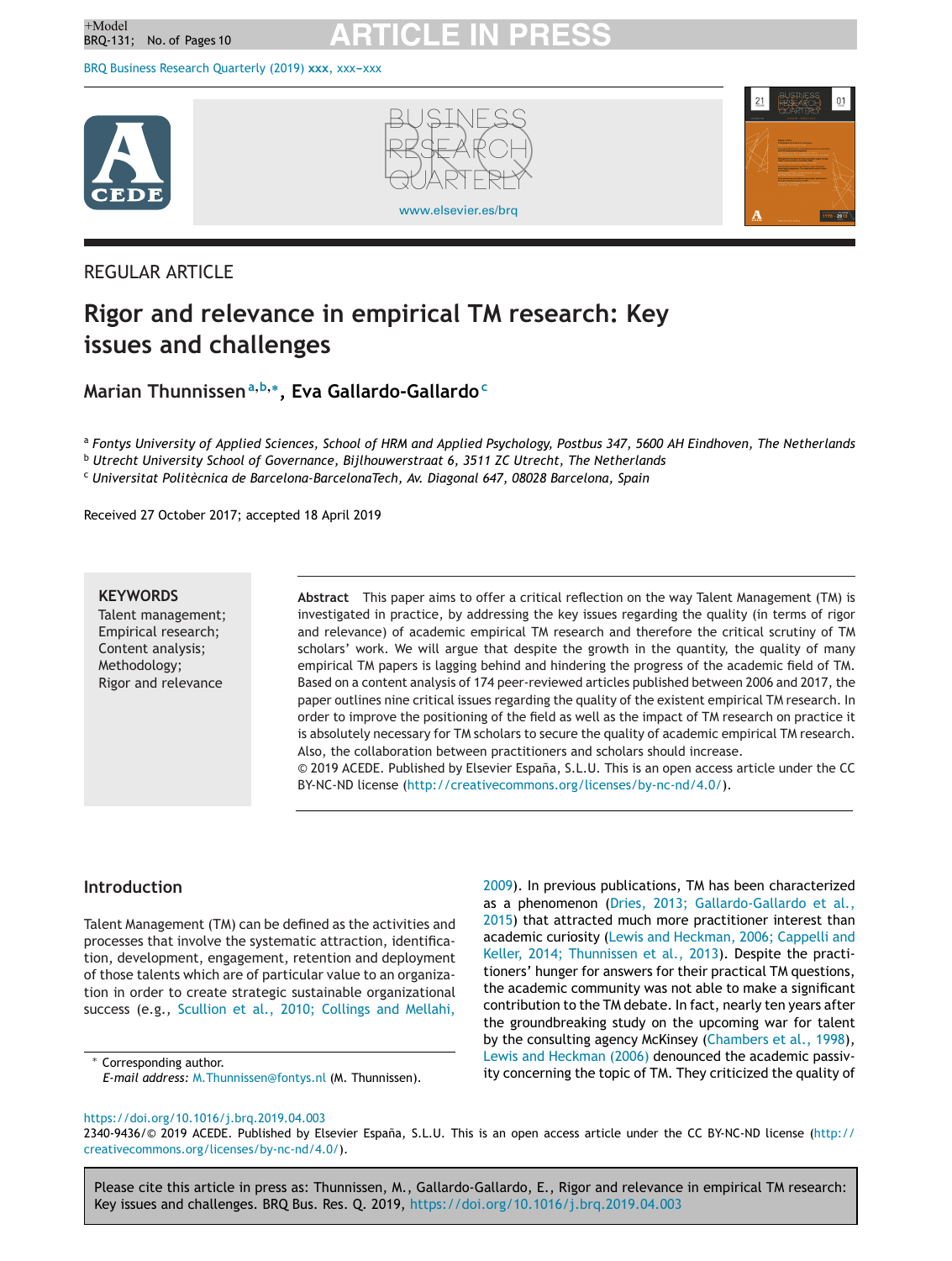the conceptual papers on TM in terms of definitions, scope, coherence and rigor, and pointed at the absence of empirical research on the matter. After some years of academic interest in TM, several scholars (e.g., [Collings](#page-8-0) [and](#page-8-0) [Mellahi,](#page-8-0) [2009;](#page-8-0) [Collings](#page-8-0) et [al.,](#page-8-0) [2011;](#page-8-0) [Thunnissen](#page-8-0) et [al.,](#page-8-0) [2013;](#page-8-0) [Cappelli](#page-8-0) [and](#page-8-0) [Keller,](#page-8-0) [2014\)](#page-8-0) noticed progression, but the criticism regarding definitions, scope and coherence remained. Moreover, each of them echoed [Lewis](#page-9-0) [and](#page-9-0) [Heckman](#page-9-0) [\(2006\),](#page-9-0) and again called for more empirical research in order to gain a better understanding of how TM works in practice.

These calls for more academic interest in the practical phenomenon of TM did not fall on deaf ears. A bibliometric study by [Gallardo-Gallardo](#page-8-0) et [al.](#page-8-0) [\(2015\)](#page-8-0) shows that the academic interest in TM expanded enormously since 2010, and it illustrates that every year more empirical TM papers than conceptual articles are published. However, the question is raised whether this increase in quantity also implies that the quality of TM research has improved? In other words, did scholars also take notice of the several calls for more rigor and coherence in their TM research? In this paper, we will argue that despite the growth in the quantity, the quality of many empirical TM papers is lagging behind and hindering the progress of the academic field of TM. As experts on the evolution of academic disciplines reason, the mere presence of empirical research is not enough. In fact, empirical research must serve the systematic development of theory and the building of an established body of literature (e.g., [Bird](#page-8-0) et [al.,](#page-8-0) [2002;](#page-8-0) [Von](#page-8-0) [Krogh](#page-8-0) et [al.,](#page-8-0) [2012;](#page-8-0) [Junghans](#page-8-0) [and](#page-8-0) [Olsson,](#page-8-0) [2014\).](#page-8-0) What's more, in applied fields (such as organization and management studies) theory development is not only relevant for obtaining academic knowledge, but also essential for having impact on practice. Theory developed through solid empirical research can not only help to explain the meaning, nature and challenges of a phenomenon  $-$  such as TM - but also to act in more informed and effective ways in practice [\(Lynham,](#page-9-0) [2002\).](#page-9-0)

The process of theory building in applied disciplines relies on the quality of the empirical research ([Lynham,](#page-9-0) [2002\).](#page-9-0) More specifically, it requires rigor (validity) and relevance (utility in action and in solving problems in practice) [\(Lynham,](#page-9-0) [2002\).](#page-9-0) Rigor is based on the systematic and consistent way theory is generated, verified, applied and refined through profound inquiries in practice [\(Lynham,](#page-9-0) [2002;](#page-9-0) [Von](#page-9-0) [Krogh](#page-9-0) et [al.,](#page-9-0) [2012;](#page-9-0) [Antonakis,](#page-9-0) [2017\).](#page-9-0) Rigor requires 'soundness regarding its theoretical and conceptual development, its methodological design and execution, its interpretation of findings, and its use of these findings in extending theory or developing new theory' ([Zmud,](#page-9-0) [1996,](#page-9-0) p. xxxvii). Relevance, on the other hand, refers to the utility of the knowledge obtained by academic research for practice. It can be achieved by taking the real-world context as a starting point (also see [Boxall](#page-8-0) et [al.,](#page-8-0) [2007\),](#page-8-0) and through the constant interaction with practice during the process of theory building (e.g., [Lynham,](#page-9-0) [2002;](#page-9-0) [Von](#page-9-0) [Krogh](#page-9-0) et [al.,](#page-9-0) [2012;](#page-9-0) [Antonakis,](#page-9-0) [2017\).](#page-9-0) Without a doubt, the concepts of rigor and relevance are closely related. In fact, [Vermeulen](#page-9-0) [\(2005\)](#page-9-0) puts it even more critically and argues that rigor is the fundamental premise for relevance and its theoretical and practical impact.

This paper seeks to offer a critical reflection on the way TM is investigated in practice. We are particularly interested in highlighting and discussing the key issues regarding the

quality (in terms of rigor and relevance) of academic empirical TM research, and therefore the critical scrutiny of TM scholars' work. By doing so, we aim to help TM scholars to overcome the challenges that undermine the theoretical and practical impact of their empirical TM research. After all, only by the use of profound empirical research can the field be developed to the next level. With this critical approach the paper differs from previous studies, since, to the best of our knowledge, it is the first time that the focus is on highlighting and discussing rigor and relevance issues in empirical TM research. Previous literature reviews have centered on offering an overview of the field by presenting the main topics studied and the related challenges up until that moment (see [Lewis](#page-9-0) [and](#page-9-0) [Heckman,](#page-9-0) [2006;](#page-9-0) [Collings](#page-9-0) [and](#page-9-0) [Mellahi,](#page-9-0) [2009;](#page-9-0) [Nijs](#page-9-0) et [al.,](#page-9-0) [2014;](#page-9-0) [Dries,](#page-9-0) [2013;](#page-9-0) [Gallardo-](#page-9-0)Gallardo et [al.,](#page-9-0) [2015;](#page-9-0) [Collings](#page-9-0) et [al.,](#page-9-0) [2011;](#page-9-0) [Al](#page-9-0) [Ariss](#page-9-0) et [al.,](#page-9-0) [2014;](#page-9-0) [Cappelli](#page-9-0) [and](#page-9-0) [Keller,](#page-9-0) [2014\).](#page-9-0) This paper can be seen as a step forward. A total of 174 peer-reviewed empirical studies published between 2006 and 2017 (both years included) were reviewed, and their content scored for their rigor (in terms of use of definitions, theoretical foundations and research designs) and relevance (e.g., authors and their affiliations and focus of interest of the study).

In the following section, we explain the methodology of the review study: the selection of articles, and the coding and analysis of the content. After that, we outline nine critical issues regarding the quality of the existent empirical TM research and illustrate and explain why we believe these issues exist based on the findings of our review. The paper concludes with a discussion of the implications of our findings and we offer some suggestions for addressing these critical issues in future academic TM research.

### **Method**

For the purpose of this review study we followed three sequential steps to select and analyze the empirical TM publications: data collection, data coding, and data analysis.

#### **Step 1: Data collection**

In order to identify and retrieve relevant publications we utilized the two most reliable sources of data for a large number of bibliometric studies, namely ISI Web of Science (WoS; Thomson Reuters) and Scopus (Elsevier) (cf. [Ciomaga,](#page-8-0) [2013\).](#page-8-0) The objective was to identify all international peerreviewed empirical articles addressing TM from 2006 to 2017 (both years included). Following [Gallardo-Gallardo](#page-8-0) et [al.](#page-8-0) [\(2015\),](#page-8-0) the year 2006 was selected as the starting point on the basis that these authors did not find any previous peer-reviewed publication on TM of relevance before that date. We excluded non-empirical studies and other categories of journal publications not directly referring to author's research work (i.e., interviews, commentaries, book reviews) or without an available authorship. Also, research conducted in either a laboratory setting, by mathematical modeling, or using simulation models were not retained. Likewise, we excluded conference papers, books and book chapters, monographs, theses, and unpublished works due to a lack of consistent quality assurance mechanism in the publication of these documents [\(Arduini](#page-8-0) [and](#page-8-0)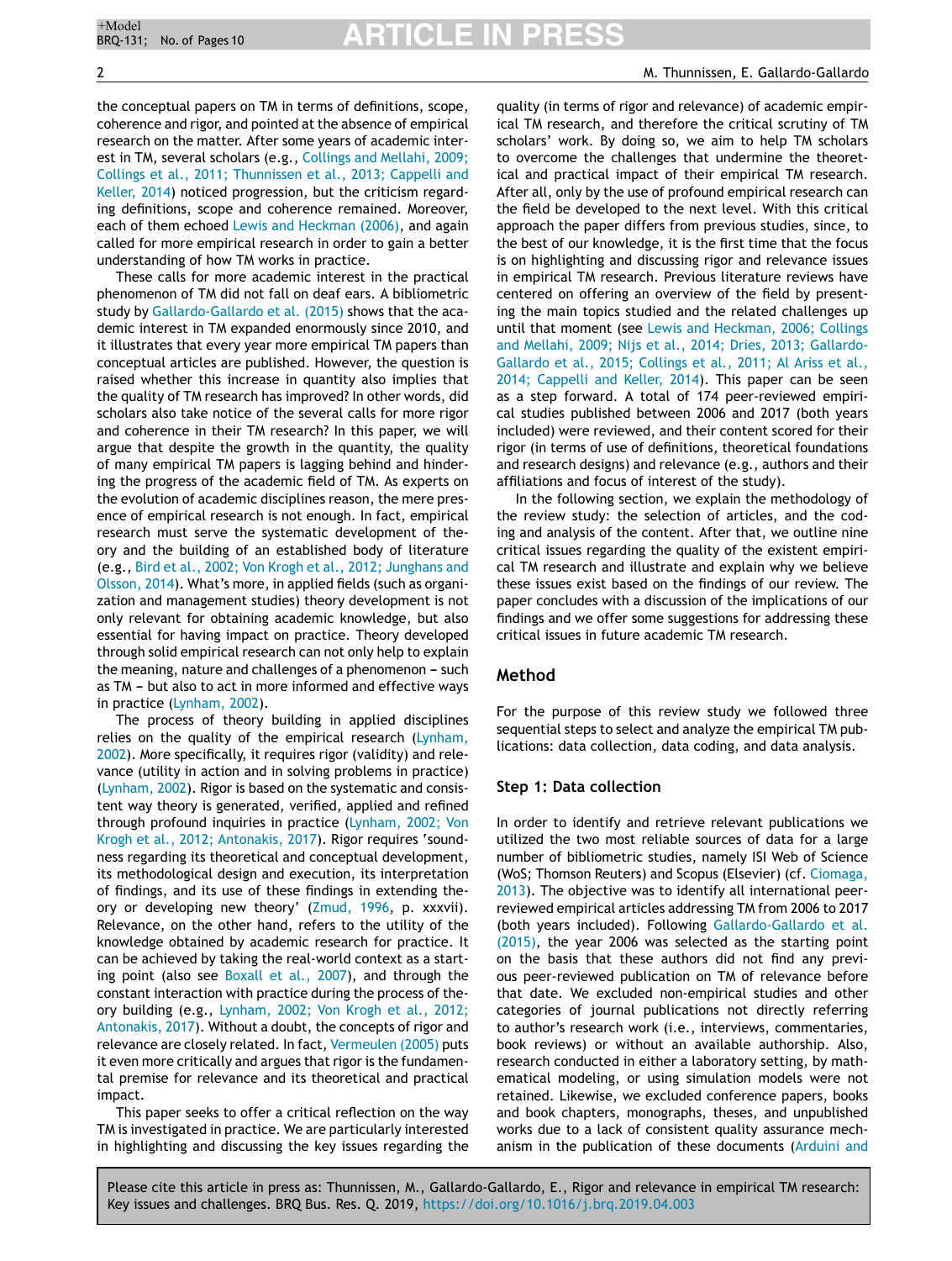### Rigor and relevance in empirical TM research: Key issues and challenges 3

[Zanfei,](#page-8-0) [2014;](#page-8-0) [McDonnell](#page-8-0) et [al.,](#page-8-0) [2017\)](#page-8-0) and its limited impact on new knowledge in the field compared with journals ([McWilliams](#page-9-0) et [al.,](#page-9-0) [2005\).](#page-9-0) Moreover, we focused on articles written in English since non-English literature, with predominantly national readerships, has little influence on the international academic debate about a topic [\(Boselie](#page-8-0) et [al.,](#page-8-0) [2005\).](#page-8-0)

The term 'talent management' was used as the search criterion in either 'title, abstract and keywords' (Scopus) or in 'topic' (WoS). However, to do a search as complete as possible and following some calls for considering stars' literature (see [Collings](#page-8-0) et [al.,](#page-8-0) [2015\),](#page-8-0) we also performed some extra searches combining frequent keywords in this strand of literature (such as 'A-players' AND 'Strategic Human Resource Management', or 'Stars' AND 'Strategic Human Resource Management'). By doing so, a few new articles were found but also again excluded for being conceptual (e.g., [Huselid](#page-8-0) et [al.,](#page-8-0) [2005\)](#page-8-0) or not really focusing on TM (e.g., [Oderanti](#page-9-0) [and](#page-9-0) [De](#page-9-0) [Wilde,](#page-9-0) [2010\).](#page-9-0)

The searches resulted in 389 hits in Scopus, and 288 hits in WoS. In line with previous literature reviews, we found a major overlap between results from the two databases and duplicates were removed. However, notice that not all publications appear in both databases, so the choice for one database or the other has an effect on the information provided. Subsequently we attained the full-text of the articles through the databases, or by means of any other channel (e.g., Research Gate, Google Scholar, writing the first author). Unfortunately, 33 full-texts were not possible to get, and therefore were excluded. This led to a preliminary database of 305 full-text articles. After reviewing the fulltexts of all these articles and excluding those that did not fit with the selection criteria (i.e., proving information about the data gathering/research methods, and not being focused on TM), our final database comprised of 174 publications. The descriptive data of each article (i.e., author/s, year, title, journal, volume, issue, IF, keywords, and summary) from this final list was organized in an Excel spreadsheet. This descriptive data was then checked for accuracy, making sure that the information was uniform and that certain entries (e.g. author's names, publications names or years of publication) were not misspelled.

#### **Step 2: Data coding**

Following [Potter](#page-9-0) [and](#page-9-0) [Levine-Donnerstein](#page-9-0) [\(1999\),](#page-9-0) we developed ourselves a coding scheme according to our knowledge of the field and the objective of this study: the offering of a critical reflection on the quality of empirical TM research. Regarding rigor, we created several coding categories (with sub-categories) to gather information on the theoretical frameworks mentioned in the publications, the presence of definitions for the core concepts of talent and TM, and the characteristics of the research designs adopted in the empirical TM studies. Regarding the operationalization of relevance, we decided that at least the main focus of the study, as well as the research context (country of data gathering, sector of industry, type, size and ownership of organizations involved) would help us to determine whether TM research addresses the issues that are relevant for organizations in practice, or, in other words, that it has

the potential to improve the decision making of practitioners. For an adequate understanding of these findings the positioning of TM in the academic community (in terms of journals, authors and affiliations) is related to relevancy, and is therefore included as a coding variable in this review. We considered the use of citation records but, following [McDonnell](#page-9-0) et [al.](#page-9-0) [\(2017\),](#page-9-0) rejected them due to the fact that most empirical studies were published within the last couple of years. We also defined coding rules that contained definitions of coding categories with guidelines for coders to extract uniform and standardized information objectively from the manuscripts.

Coding of the journal articles involved three steps. First, the two researchers independently coded  $5$  articles  $-$  randomly selected  $-$  as a pretest of the coding process. The coding data were compared, and the few variables that were interpreted differently were discussed. As a result, the code list, coding normative and coding process improved. Second, we divided the rest of the sample equally between both authors. Each researcher content-analyzed the allotted articles according the adjusted coding template and normative. Third, any issues of confusion and uncertain classifications in our respective coding were shared and resolved between the authors. Also, every disagreement was resolved through discussion. This careful and rigorous crosschecking ensured consistency, and has reduced the likelihood of error.

#### **Step 3: Data analysis**

The charting of the content data was done in another Excel file prepared according to the coding template, so in the end we could merge all information (descriptive and content information from each article). Pivotal tables, frequency counts and text coding and interpretation were used to analyze the data. While analyzing the data we recognized several flaws and weaknesses in the way empirical TM research is conducted, or at least how it is presented in peer reviewed articles. We identified nine key issues which are addressed in the next section.

### **Key issues regarding the rigor and relevance in empirical TM research**

### **Issue 1: An incoherent and scattered community populated with 'newcomers'**

According to [Collings](#page-8-0) et [al.](#page-8-0) [\(2015\)](#page-8-0) TM is one of the fastest growing areas in the academic field of management studies. The analysis of the bibliometric data indeed shows a quickly developing academic field, in which the total number of empirical TM papers increases each year, with a peak in 2015 of 29 articles. Of the 174 articles included in our database, 95.4% (i.e., 166 articles) were published in 2010 and later, especially from 2012 onwards. However, the growth in quantity of publications does not go hand in hand with the development of a coherent academic field. On the contrary, publications are scattered across journals and fields, which can be seen as a symptom of a non-mature field. To illustrate, a total of 103 journals were identified, of which most (87 out of 174 journals; 84.5%) published just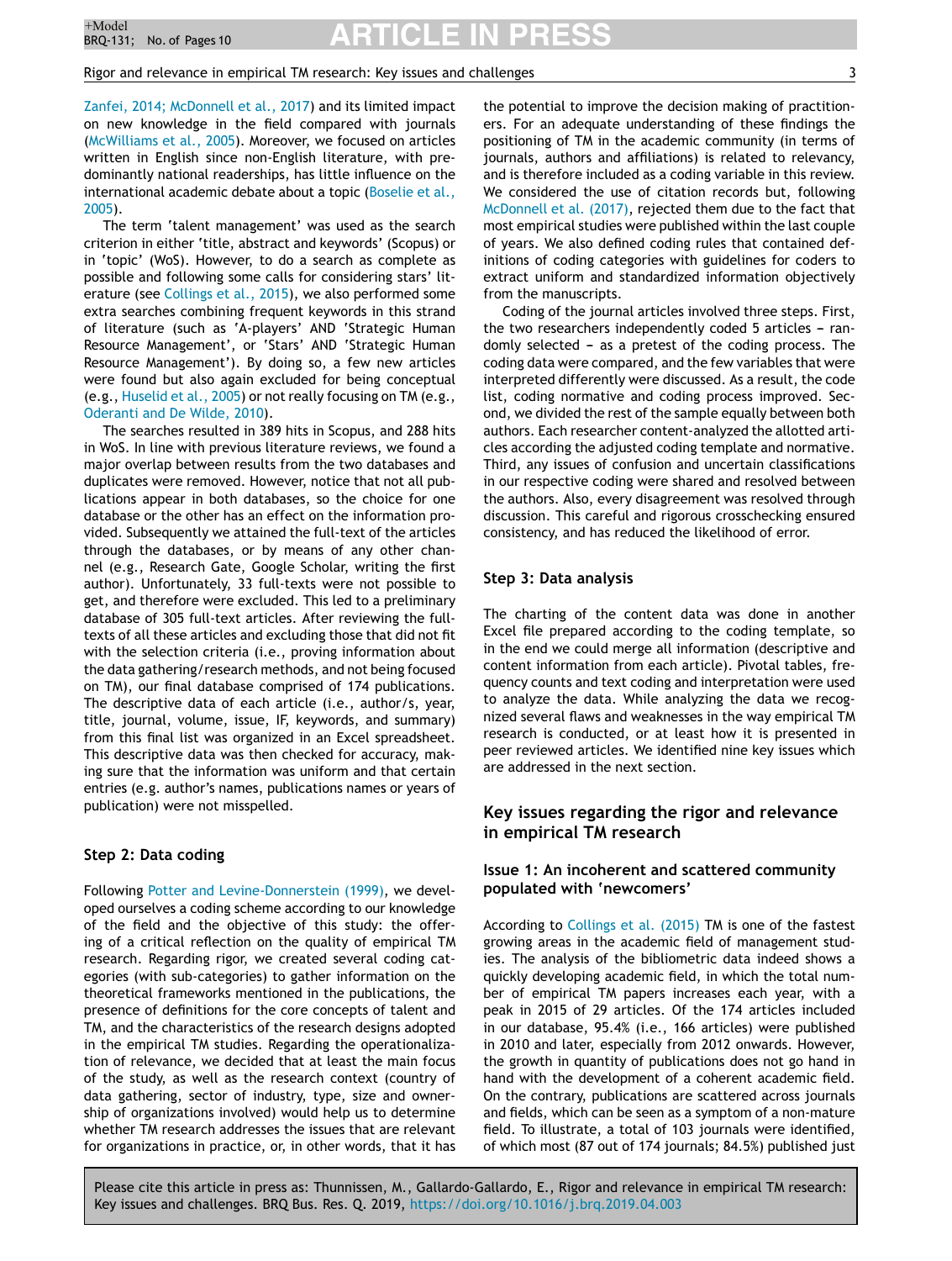one article. Moreover, despite the fact that most articles are published in journals in the fields of HRM and international business and management (in particular, the *International Journal of Human Resource Management* (19 articles) and the *Journal of World Business* (12 articles) stand out for their number of empirical publications on TM), we see a diverse array of journals that publish about TM, such as journals for specific sectors of industry (e.g. *Higher Education Policy, International Journal of Project Management* or *International Journal of Health Planning and Management*) and journals focusing on a specific geographic region (e.g., *Asian Business and Management* and *Canadian Journal of Administrative Sciences*); most of them have published just one empirical research article on TM. The fact that the TM knowledge is so spread out prevents building on the ideas of others, not to mention cross-pollination of ideas across knowledge domains.

There is also a great diversity in authors: a total of 390 different authors have written the 174 articles of this review, coming from 225 different organizations and 48 different countries. A small group of them published two or more articles, with Scullion and Dries (seven articles each) as leading participants in the TM debate. A network analysis by [Gallardo-Gallardo](#page-8-0) et [al.](#page-8-0) [\(2017\)](#page-8-0) already illustrated that the rapid evolution of the TM co-authorship network did not lead to a cohesive community, since most authors in the field of TM have few connections to others and the groups of reference are many but usually not connected to each other. Our review adds that, in particular, a large group of 'newcomers' seems to be involved in empirical TM research, since the majority of the authors (340 persons; 87.2%) only published one article and do not seem to continue working on the topic of TM afterwards.

Literature on the evolution of academic disciplines shows that - besides the presence of systematic theory and the use of sophisticated research designs and methods  $-$  an established body of literature as well as institutional manifestation in formal and informal networks are crucial for a sustainable development of the field (e.g., [Bird](#page-8-0) et [al.,](#page-8-0) [2002;](#page-8-0) [Arnott](#page-8-0) [and](#page-8-0) [Pervan,](#page-8-0) [2008;](#page-8-0) [Krishnan,](#page-8-0) [2009\).](#page-8-0) It helps to build new research on the discoveries and findings of previous research studies and prevents reinventing the wheel (e.g., [Bird](#page-8-0) et [al.,](#page-8-0) [2002;](#page-8-0) [Von](#page-8-0) [Krogh](#page-8-0) et [al.,](#page-8-0) [2012;](#page-8-0) [Junghans](#page-8-0) [and](#page-8-0) [Olsson,](#page-8-0) [2014\).](#page-8-0) The broad spectrum of journals and the large number of newcomers in the field does not have to be a problem per se, but this great diversity of journals and authors can hinder scholars to gain a comprehensive overview of what has been achieved to date in empirical TM research, especially when different databases and search engines result in different hits.

#### **Issue 2: Cashing in on the TM label**

Unfortunately, the attractiveness of the 'hot topic' of TM has side effects. First, in selecting and analyzing the articles in our review we noticed that many scholars may be trying to benefit from the increasing academic and practitioner interest in TM by using the terms 'talent' and/or 'talent management' to just make their paper sexier. This tendency became apparent in the final stage of the selection process. We reviewed the full-texts of the 305 articles

in our preliminary database, in order to assess whether the articles indeed fit the selection criteria. In line with previous TM literature reviews (see [Gallardo-Gallardo](#page-8-0) et [al.,](#page-8-0) [2015;](#page-8-0) [McDonnell](#page-8-0) et [al.,](#page-8-0) [2017\),](#page-8-0) we found that TM terminology was sometimes used in key sections of the manuscript (e.g. title, abstract, recommendations for further research) to catch the attention of the reader, but without focusing on the topic of TM at all. These scholars seem to use TM as a synonym for HRM or leadership development. This incorrect labeling resulted in the exclusion of nearly a quarter of the articles (70 articles) in the preliminary database.

Second, the immense attractiveness of TM also applies to academic journals that want to offer the latest trends and debates. This would explain the aforementioned wide array of academic outlets for disseminating TM empirical research. However, this broad spectrum of journals is not only a symptom of a non-mature field but also could be a sign of the difficulties of having a paper published because of the increasing competition [\(Antonakis,](#page-8-0) [2017\).](#page-8-0) Scholars pushed by the 'publish or perish' academic motto do not hesitate to go for all the possible outlets (no matter the field) in which they can present their research. Those journals for specific sectors of industry or journals focusing on a specific geographic region can be interesting channels to share academic knowledge with practitioners in a specific sector - which is related to the relevance of the research  $-$  yet they often lack an Impact Factor (IF). The IF is used to evaluate the journal's reach compared to other journals in its subject area, and according to several authors (e.g., [Adams,](#page-8-0) [2009;](#page-8-0) [Ponomarev](#page-8-0) et [al.,](#page-8-0) [2014\)](#page-8-0) the journal's IF can be seen as a proxy indicator of research quality. Despite the fact that a total of 58.8% of the articles in our database were published in a journal with an IF, 41.2% were from journals without an IF. Furthermore, in particular since 2015, we see that, each year, more articles are published in non-IF journals than in IF journals. This could, again, be a sign of the difficulties having a paper published, but also as an indicator of low-quality research. Many of the problems discussed below, such as the absence of definitions and information about research methods, occurred in non-IF journals.

#### **Issue 3: Incoherent theoretical development**

The conceptual development of the TM field has been addressed before; several scholars have criticized the TM literature for a mishmash of definitions and theoretical assumptions that lead to inconsistent 'stories' (e.g., [Gallardo-Gallardo](#page-8-0) et [al.,](#page-8-0) [2015\).](#page-8-0) One may assume that this would not happen in empirical research, because an adequate use of theory to conceptualize and to frame the issue and the operationalization of theory into clear concepts and definitions are essential to build a solid research design [\(Lynham,](#page-9-0) [2002;](#page-9-0) [Vermeulen,](#page-9-0) [2005\).](#page-9-0) Nonetheless, during the review we were confronted with haphazard theory development. First, we found that half of the empirical articles (86 articles, 49.4%) did not mention any theoretical framework at all: the authors of these publications do not use any existing theory, nor adapt or modify any existing theory or develop new theory to frame and justify their study. In line with the aforementioned observations, the majority (59.3%) of the non-theoretically informed articles were published in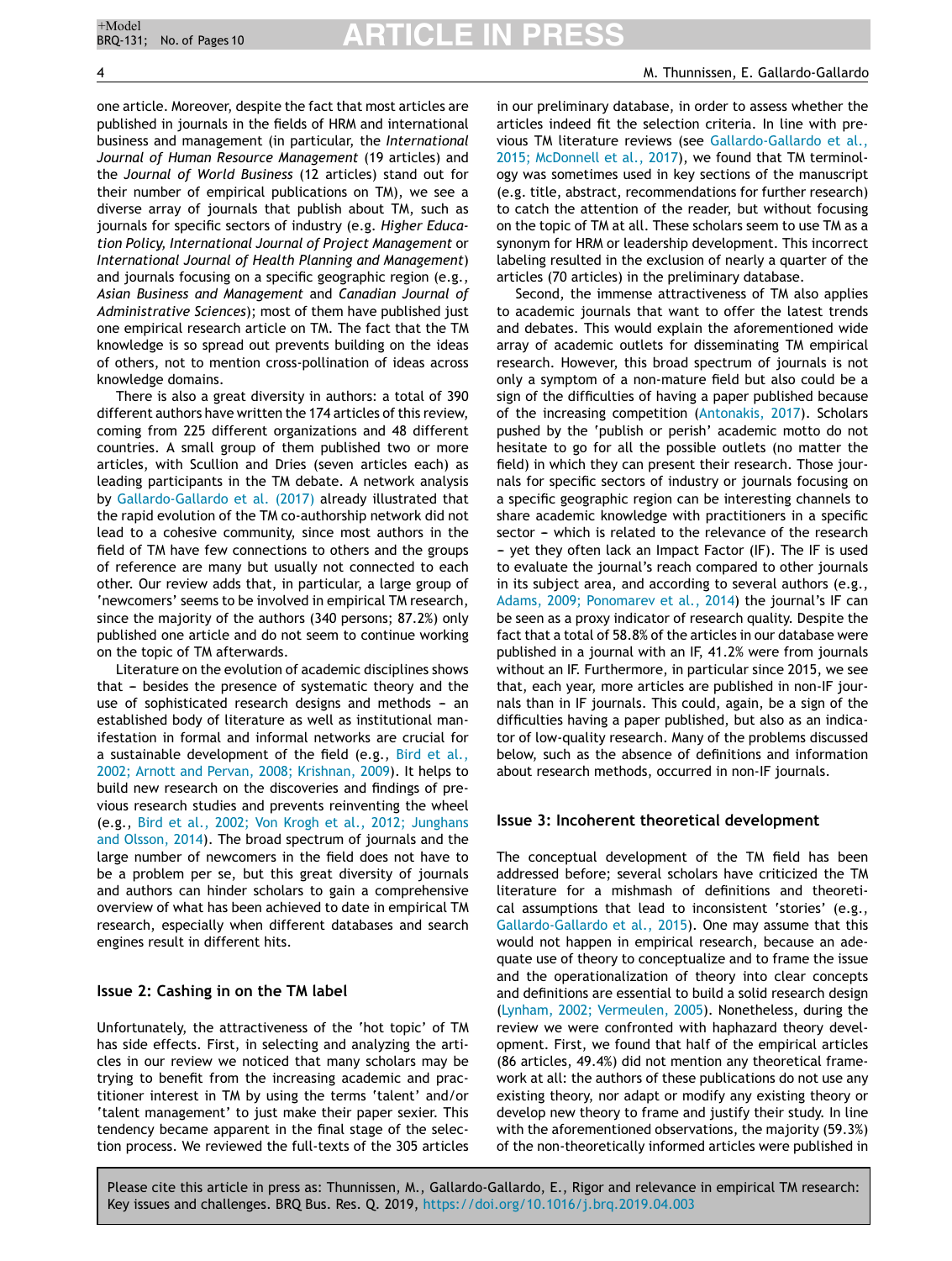### Rigor and relevance in empirical TM research: Key issues and challenges 5

journals without an IF (yet, note that 40.7% of them were published in journals with an IF). Moreover, some studies testing hypotheses (29.7%; 19 out of 64; e.g. [Khoreva](#page-9-0) et [al.,](#page-9-0)  $2017$ ) - by which one would assume a decent theoretical underpinning of the hypotheses - did not have any theoretical framework at all, which clearly raises doubts about their quality. It should be said that during the period between 2012 and 2014 inclusive, the number of papers presenting a theoretical framework was considerably higher than those lacking it. However, most of the literature from that period was published in high impact journals by renowned researchers in the field (e.g. [Farndale](#page-8-0) et [al.,](#page-8-0) [2014\).](#page-8-0) From 2015 onwards, more researchers entered into the field of TM to publish their work, yet with less attention to quality since more than 60% of the articles published since 2015 did not pay any attention to conceptual development.

Second, while analyzing the other half of the articles that do have a clearly specified conceptual framework (88; 50.6%), we discovered that many authors use theories superficially. For instance, theory is used only to emphasize a line of reasoning in the introduction section rather than consistently applying theoretical models and concepts throughout the whole research paper in order to explore new perspectives and to reinforce TM foundations. This random and inconsistent use of theory hinders fundamental theoretical scaffolding (e.g., [Lynham,](#page-9-0) [2002;](#page-9-0) [Von](#page-9-0) [Krogh](#page-9-0) et [al.,](#page-9-0) [2012;](#page-9-0) [Antonakis,](#page-9-0) [2017\).](#page-9-0) Moreover, although we found an expected consistency between the conceptual framework used and the topic of interest of the study, in the studies focusing on TM issues at the organizational level (e.g., TM outcomes, relationship between TM practices and outcomes) there was no clear dominant framework. In other words, it is difficult to find a dominant framework for the academic quest for the meaning and value of TM at the organizational level of analysis. The lack of conceptual development in and ambiguous theoretically framing of empirical TM research and its findings weakens the fundamental pillars of the field.

#### **Issue 4: Carelessness in defining core concepts**

After the development of an explicit, informed conceptual framework it is essential to translate the conceptual model into clearly defined and observable concepts [\(Lynham,](#page-9-0) [2002\).](#page-9-0) The core concepts of the studies in our review are *talent* and *TM*, so now the questions arise *if* and *how* these core concepts are operationalized in empirical scholarly research. As regards to the TM concept, we found that not all studies are accurate or clear in operationalizing and defining it. Nearly a quarter of all articles (40 articles; 22.9%) does not present any definition on TM at all; surprisingly, almost 73% of them were published in a journal with an IF. We also found that a total of 15.5% of the papers include a summary of multiple TM definitions without clearly advocating for one, or present a vague and indirect indication of TM (18.4%). Only 43.1% (75 articles) present an explicit definition of TM, often opting for quoting another authors' definition (70.4%) rather than giving their own (29.6%). The definitions of [Collings](#page-8-0) [and](#page-8-0) [Mellahi](#page-8-0) [\(2009\)](#page-8-0) and of the [CIPD](#page-8-0) [\(2006,](#page-8-0) [2008\)](#page-8-0) were the most cited ones.

Subsequently, we investigated whether talent was defined and in what way. In particular, the talent concept

seems to be difficult to define clearly; empirical TM scholars are rarely precise about what they mean by talent. Most of the writers usually take the talent concept for granted. In fact, 56 articles (32.2%) do not present any definition at all, and 58 articles (33.3%) define it vaguely, for example by referring to ''employees with strong aspirations for high performance and self-development'', ''the brightest, the best and the most fitting'', or ''the best people''. To be clear, only a very small portion of the articles in our review, 16.7%, contains a clear definition of the talent construct. This raises the question whether defining talent is not interesting and important anymore to TM scholars, whereas it was one of the core debates in the 2000's as the field emerged.

Recent reviews of the literature [\(Gallardo-Gallardo](#page-8-0) et [al.,](#page-8-0) [2015;](#page-8-0) [Gallardo-Gallardo](#page-8-0) [and](#page-8-0) [Thunnissen,](#page-8-0) [2016\)](#page-8-0) show a growing consensus about the definitions of talent and TM. In particular scholars from the field of business and management - who, as we have seen, dominate the field of TM - seemed to have adopted an exclusive approach to TM ([Thunnissen](#page-9-0) [and](#page-9-0) [Gallardo-Gallardo,](#page-9-0) [2017\).](#page-9-0) The articles in our review confirm this trend with their focus on a specific group of scarce and valuable employees (such as managerial talent or people fulfilling executive positions, high performers lawyers, or talented academics; e.g., [Farndale](#page-8-0) et [al.,](#page-8-0) [2014;](#page-8-0) [Thunnissen,](#page-8-0) [2016\),](#page-8-0) yet this only applies to the small group of articles that offered a definition of TM and talent. Due to the lack of definitions in the majority of publications, it is not clear exactly what is studied, how the researchers involved in the study position themselves in the ongoing debate about talent and TM, and in what way the research can be useful for other studies.

### **Issue 5: Lack of transparency regarding research methodology**

After the conceptualization phase it is time to develop an appropriate research design to assemble data in practice ([Lynham,](#page-9-0) [2002;](#page-9-0) [Zmud,](#page-9-0) [1996\).](#page-9-0) In our preliminary database, not all articles provided sufficient information about their research design, which made it difficult to determine the academic rigor of the study. Therefore, in the final stage of the article selection process we excluded 61 peer-reviewed articles from our preliminary database (20%) because of the absence of a method section, a clear description of the methodology used, or any information about data gathering. As a result, all 174 articles in the final database did explain their methods for data gathering and analysis. They often provide information about the country or region in which the data is collected, but the information about the organizational context is scarce. The articles contain limited information about the size, the ownership and the scope of the organization (e.g., national, multinational). For instance, 59.2% of the articles does not provide information about the size or the type of organizations involved in the study. This absence of information hints at selection often based on chance instead of academic interest in TM in a specific type of organization. Moreover, not providing such information precludes transparency, which could raise skepticism about the study.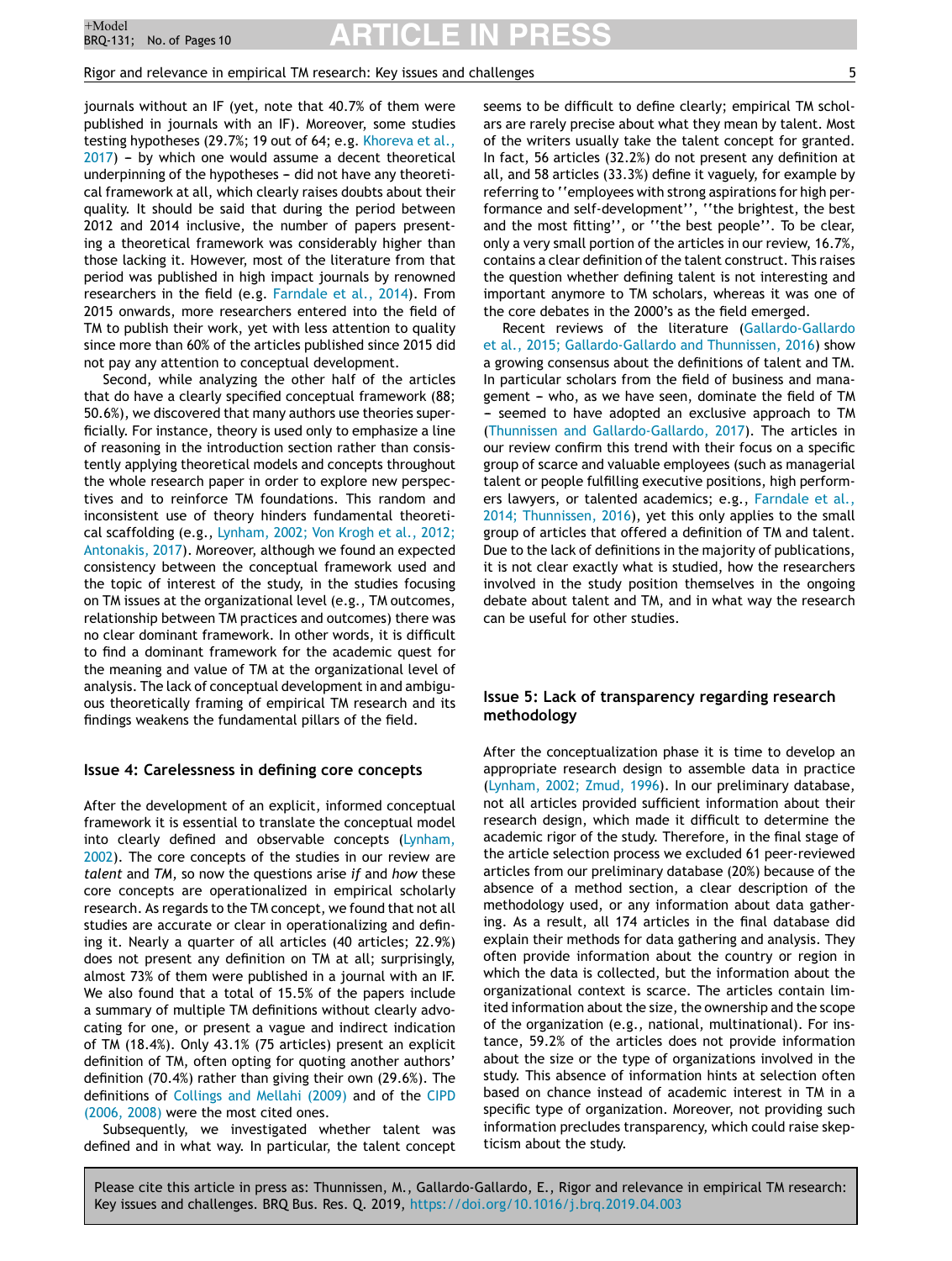#### **Issue 6: Fuzzy research designs**

In a developing field, it is quite common to start with descriptive and qualitative research with small samples such as case studies to get a deep understanding of the nature of a phenomenon ([Von](#page-9-0) [Krogh](#page-9-0) et [al.,](#page-9-0) [2012\).](#page-9-0) In a maturing field, more sophisticated research designs and statistical techniques and larger datasets are more appropriate ([Bird](#page-8-0) et [al.,](#page-8-0) [2002\).](#page-8-0) In the early years, as could be expected in an emerging field, qualitative TM research was most prevalent, but since  $2011$  – quite soon after the first empirical TM studies appeared  $-$  the amount of quantitative research increased significantly. To date, empirical research on TM is more often quantitative (48.6%) than qualitative (37.2%). Despite the increase in quantitative research, the research designs are often quite simple: descriptive research (63.2%), using relatively small data sets (less than 50 respondents (65 articles; 37.4%) or between 50 and 150 respondents (26 articles; 14.9%)).

Most quantitative studies make use of conventional research designs, such as web-based surveys, questionnaires, or structured (telephonic) interviews (e.g., [Tymon](#page-9-0) et [al.,](#page-9-0) [2010;](#page-9-0) [Tatoglu](#page-9-0) et [al.,](#page-9-0) [2016;](#page-9-0) [Festing](#page-9-0) et [al.,](#page-9-0) [2013\),](#page-9-0) which are analyzed by logistic regression (e.g., [De](#page-8-0) [Vos](#page-8-0) [and](#page-8-0) [Dries,](#page-8-0) [2013\),](#page-8-0) and structural equation modeling (e.g., [Kontoghiorghes,](#page-9-0) [2016\).](#page-9-0) Qualitative research frequently consists of in-depth and semi-structured interviews in single or multiple case studies, sometimes supported by participant observation and/or analysis of secondary data (e.g., [Kim](#page-9-0) [and](#page-9-0) [Scullion,](#page-9-0) [2011;](#page-9-0) [Festing](#page-9-0) et [al.,](#page-9-0) [2015\).](#page-9-0) Mixed-method approaches occur infrequently (14.9%). All in all, despite the fact that the field is in a growing stage ([Gallardo-Gallardo](#page-8-0) et [al.,](#page-8-0) [2015\),](#page-8-0) the research designs and methods adopted in many empirical studies shows that the field remains far short of maturity.

#### **Issue 7: Untraceable and misleading respondents**

Regarding the respondents, we see that senior and/or middle managers (16.8%) and HR representatives (9.8%) are the usual people involved in the study, investigating their perceptions on the TM activities in the organizations. We found only six studies that have incorporated the perspectives of line managers (e.g., [Stahl](#page-9-0) et [al.,](#page-9-0) [2012;](#page-9-0) [McCracken](#page-9-0) et [al.,](#page-9-0) [2016\).](#page-9-0) There is a growing interest in considering employees (i.e., those commonly labeled as talent or the comparison between talent and the 'non-talent') as research participants since 2013 (10% of all articles) in order to measure employees' perceptions and reactions to TM. Some studies focus solely on investigating employees' perceptions (e.g., [Tymon](#page-9-0) et [al.,](#page-9-0) [2010\),](#page-9-0) while others also include other stakeholders in their study (e.g. [Thunnissen](#page-9-0) [and](#page-9-0) [Van](#page-9-0) [Arensbergen,](#page-9-0) [2015\).](#page-9-0) Notwithstanding, a reasonable portion of the 174 articles did not provide any information about the type of respondents (59.2%) nor about the size of the research population (33.9%; 59 articles). A worrisome discovery is that we found some concerning inconsistencies regarding the research population. For instance, there is one study that claimed to investigate employee's perceptions of and satisfaction with the TM program but used HR practitioners as respondents. In this particular study, the data represents the viewpoints of HR practitioners on these practices and programs and not those of the employees themselves. Again, skepticism about such studies emerges and accentuates the lack of attention for rigor in publications.

#### **Key issue 8: Relevant research, yet with a selective scope**

Reports of several large consultancy agents (e.g., [Deloitte,](#page-8-0) [2011;](#page-8-0) [Towers](#page-8-0) [Watson,](#page-8-0) [2014;](#page-8-0) [Boston](#page-8-0) [Consulting](#page-8-0) [Group](#page-8-0) [\(BCG\),](#page-8-0) [2014;](#page-8-0) [Mercer,](#page-8-0) [2019\)](#page-8-0) indicate that organizations are struggling with attracting key talents, top performers and managerial potential [\(Towers](#page-9-0) [Watson,](#page-9-0) [2014;](#page-9-0) [Mercer,](#page-9-0) [2019\)](#page-9-0) to fill open positions, and with how organizations can make their talent programs more effective in order to retain talent [\(BCG,](#page-8-0) [2014\).](#page-8-0) The review shows that academic TM research explores the field from many different directions; the main topics of interest show a broad variety. Yet, there is indeed a large interest in gaining insight into how TM works in practice. One third of the studies (35%) investigates how a specific TM practice is carried out, whether there is a relationship between the conceptualization of talent and TM practices or between TM practices and outcomes (e.g., [Festing](#page-8-0) et [al.,](#page-8-0) [2015;](#page-8-0) [McDonnell](#page-8-0) et [al.,](#page-8-0) [2016\).](#page-8-0) The current academic interest in the identification and attraction of talent seems to be lower than in the past ([Gallardo-Gallardo](#page-8-0) [and](#page-8-0) [Thunnissen,](#page-8-0) [2016\)](#page-8-0) and it is replaced by an increasing interest in retaining and developing talent. Research is primarily focused on the implementation of practices regarding training and development (16.5%), performance management and compensation (15.5%), retention (14%), staffing, succession planning (12.5%), and management development (11%). Also the effects of TM in terms of outcomes is a key research topic. Nearly one fifth (18.5%) of the articles is focused on TM outcomes, either at the national or regional level (3 articles; e.g., [Furusawa](#page-8-0) [and](#page-8-0) [Brewster,](#page-8-0) [2015\),](#page-8-0) the organizational (13 articles; e.g., [Farndale](#page-8-0) et [al.,](#page-8-0) [2014;](#page-8-0) [McNulty](#page-8-0) [and](#page-8-0) [De](#page-8-0) [Cieri,](#page-8-0) [2016\)](#page-8-0) or the HRM system level (e.g. in terms of a flexible workforce) (9 articles; e.g., [Swailes](#page-9-0) [and](#page-9-0) [Blackburn,](#page-9-0) [2016;](#page-9-0) [Khoreva](#page-9-0) [and](#page-9-0) [Vaiman,](#page-9-0) [2015\),](#page-9-0) or the employee level (20 articles; e.g., [Dries](#page-8-0) et [al.,](#page-8-0) [2012;](#page-8-0) [Claussen](#page-8-0) et [al.,](#page-8-0) [2014\).](#page-8-0) In particular, the outcomes at the employee level have gained academic interest, mainly from psychologists, during recent years.

Thus, it seems that TM scholars focus on the current TM challenges by which organizations around the world are confronted (i.e., TM research is relevant). However, our study reaffirms the criticism about the prevailing orientation in TM literature toward MNC's and private organizations ([Collings](#page-8-0) et [al.,](#page-8-0) [2011;](#page-8-0) [Thunnissen](#page-8-0) et [al.,](#page-8-0) [2013\).](#page-8-0) Most research is conducted in large organizations (27% of all 174 articles), and organizations operating on a global scale (21.8%). TM issues in small and medium-sized organizations (e.g., [Valverde](#page-9-0) et [al.,](#page-9-0) [2013\),](#page-9-0) and/or in organizations operating in one single country and on public sector organizations (e.g., [Poocharoen](#page-9-0) [and](#page-9-0) [Lee,](#page-9-0) [2013\)](#page-9-0) attract much less academic interest. So, there is a selective scope in academic empirical TM research, addressing the TM issues that are particularly relevant for a select group of organizations.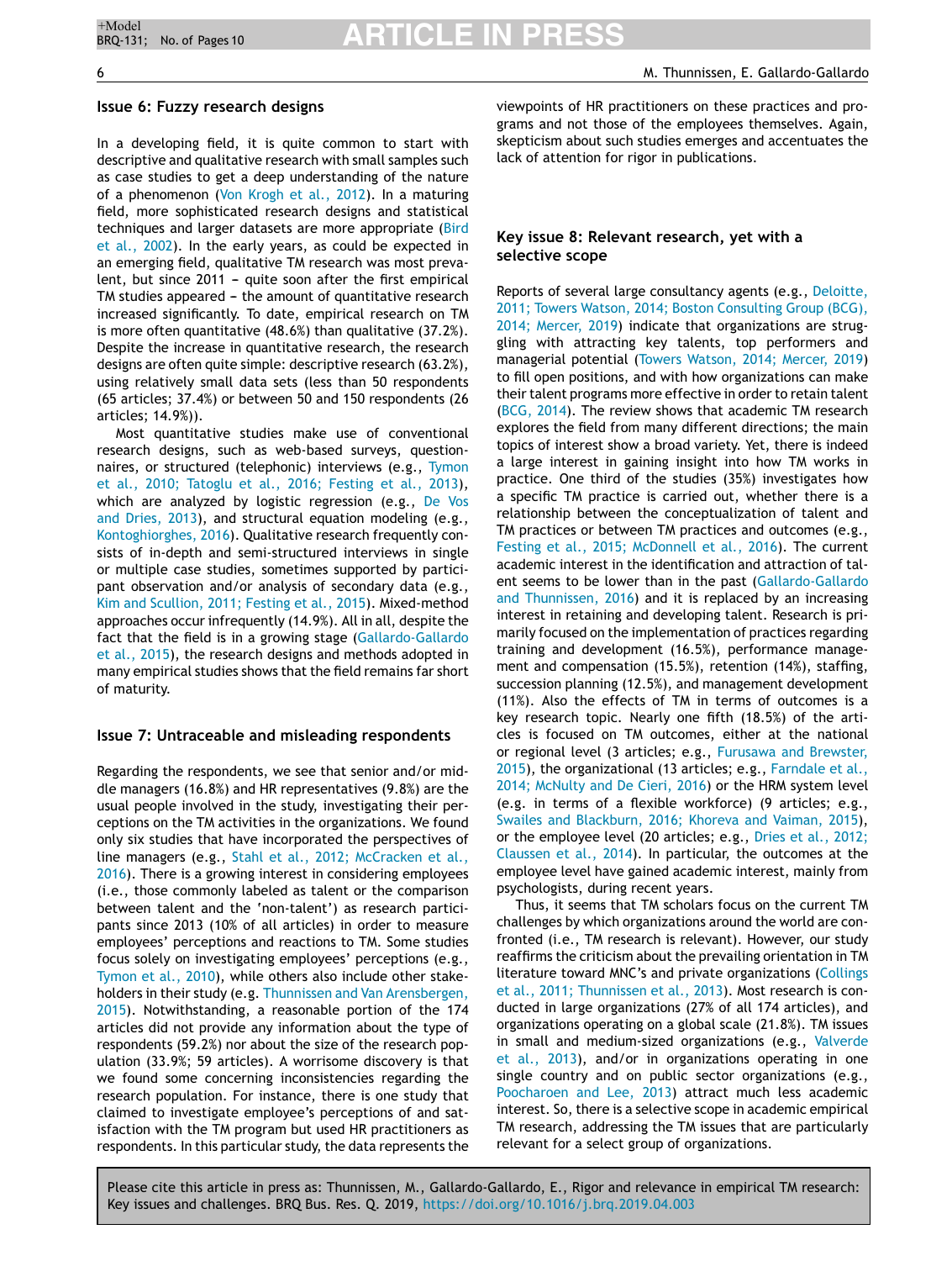Rigor and relevance in empirical TM research: Key issues and challenges 7

#### **Issue 9: Loosely embedded in context**

To achieve a rigorous understanding of what happens in practice and why, the impact of the broader organizational context has to be considered in both theoretical frameworks (in search for moderators) and research designs (contextually based research) [\(Boxall](#page-8-0) et [al.,](#page-8-0) [2007;](#page-8-0) [Johns,](#page-8-0) [2006\).](#page-8-0) We therefore were curious about the research context that caught academic interest. Earlier we mentioned that methodology sections often lack information about the organizational context. With respect to the region in which the data was collected (not necessarily the home base of the authors), we found that TM issues are studied in a broad variety of countries. When we group these countries into geographical regions we see that 31.6% of the data was collected in a European country (e.g., the Netherlands, United Kingdom, Spain), but we notice an increasing interest in TM in the Southern and Eastern Asia regions (e.g., India, China, Malaysia). What is more, we found a difference in aims, research questions and topics among regions (i.e., the location of business or organizations under investigation). This indicates that each region (or even country) seems to have different needs or problems to solve, so the TM practices under investigation were different. This implies that TM is context dependent.

However, as the review illustrates, scholars did not necessarily conduct a contextualized research design in which they deliberately make use of the context to explain what happens in practice. [Johns](#page-9-0) [\(2006\)](#page-9-0) claims that the impact of context on organizational behavior is insufficiently recognized or appreciated by researchers, and the same occurs in the TM literature. Although some scholars (namely those doing research on Global TM or in a European region) show an increasing awareness of the relevance of contextual research, most of the studies were not designed to explicitly identify contextual factors of influence. If contextual factors were identified, it was merely a fortunate side effect of these studies. In those cases that contextual factors were explicitly explored, they were mainly focused on identifying factors that affect the first step of the TM process, i.e. the intended TM strategy. For example, a subset of the articles investigates how TM is understood and shaped within organizations, in particular whether there are differences in the shaping of TM in some specific countries (i.e., non-Anglo-Saxon countries and in emerging markets) or in a specific sector or type of organization (e.g., [Skuza](#page-9-0) et [al.,](#page-9-0) [2013;](#page-9-0) [Ewerlin](#page-9-0) [and](#page-9-0) [Süß,](#page-9-0) [2016\).](#page-9-0) Academic research on contextual factors affecting TM implementation or its effectiveness is practically absent, which hinders the possibility of gaining a complete understanding of how TM works in practice.

Finally, we want to point out the 'academic bubble' in which the data are produced. The majority of the 174 articles (84.5%) were co-authored, and this collaboration is mainly focused on the academic community. Academic institutions lead empirical TM research published in peerreviewed articles, since most authors work in academia. Only a total of 26 (6.6%) authors have non-academic affiliations, mainly in consultancy firms (e.g. Accenture, Enaxis Consulting, Ernst & Young, Hay Group), manufacturing and IT companies (e.g. Belzona Polymerics, Ltd., PepsiCo, Inc., Moxie Software, Inc., DAL Group) and some in public institutions (e.g. West Yorkshire Police, Quality Assurance Netherlands Universities). These 26 authors have contributed to the production of 29 articles. The majority of these papers were written in collaboration with an author from an academic institution. So, although the research is done in practice, the collaboration with practice in sharing the knowledge from research is limited.

### **Discussion**

The academic field of TM is highly active, and finally seems to have caught up  $-$  at least in the quantity of publications  $$ with the practitioner interest in the topic. However, for the development of the field and its impact on both academia and practice, solid empirical TM research is needed. In short, its quality is more important than its quantity. In order to progress as a field and to contribute to a thorough understanding of the TM issues in practice, both rigor and relevance in empirical research are key ([Lynham,](#page-9-0) [2002;](#page-9-0) [Antonakis,](#page-9-0) [2017;](#page-9-0) [Von](#page-9-0) [Krogh](#page-9-0) et [al.,](#page-9-0) [2012;](#page-9-0) [Vermeulen,](#page-9-0) [2005\).](#page-9-0) The aim of this paper has been to offer a critical reflection on the way in which TM is investigated in practice. Despite the enormous growth in academic interest in TM, we must conclude that the quality of TM research  $-$  at least how it is presented in publications  $-$  is in many cases worrisome.

#### **How relevant is empirical TM?**

Does empirical research really address the issues that are relevant for organizations in practice? In general, academic TM research meets expectations. Even though the articles in our database could be seen as biased since they are mostly written by scholars and for a scholarly audience [\(Cascio](#page-8-0) [and](#page-8-0) [Aguinis,](#page-8-0) [2008\),](#page-8-0) we can conclude that the majority of the studies are indeed focused on issues that large consultancies mention as crucial contemporary concerns, i.e., the attraction and retention of key talent, top performers and managerial potential ([BCG,](#page-8-0) [2014;](#page-8-0) [Deloitte,](#page-8-0) [2011;](#page-8-0) [Towers](#page-8-0) [Watson,](#page-8-0) [2014;](#page-8-0) [Mercer,](#page-8-0) [2019\).](#page-8-0) We do, however, see some limitations regarding the relevance of academic TM research.

First, the focus in academic research projects is on a select group of organizations, that is large, private organizations operating at a global or international level (i.e., MNC's and international firms) and a select group of employees (i.e., managerial talent or people fulfilling executive positions). This implies that the findings are only relevant for this specific group of organizations and employees. Moreover, with an accent on the exclusive TM approach, the findings are only applicable for organizations adopting an exclusive approach, while in practice both the inclusive and the exclusive approach occur (e.g., [Farndale](#page-8-0) et [al.,](#page-8-0) [2014;](#page-8-0) [Stahl](#page-8-0) et [al.,](#page-8-0) [2012\).](#page-8-0) This may, again, illustrate the lack of relevance of empirical TM research for practice, echoing the ongoing concern regarding the science-practice gap (see [Aguinis](#page-8-0) et [al.,](#page-8-0) [2010\).](#page-8-0)

Second, we can conclude that in most cases the research done is not contextually based: information about the organizational context is often absent, and if present, it is often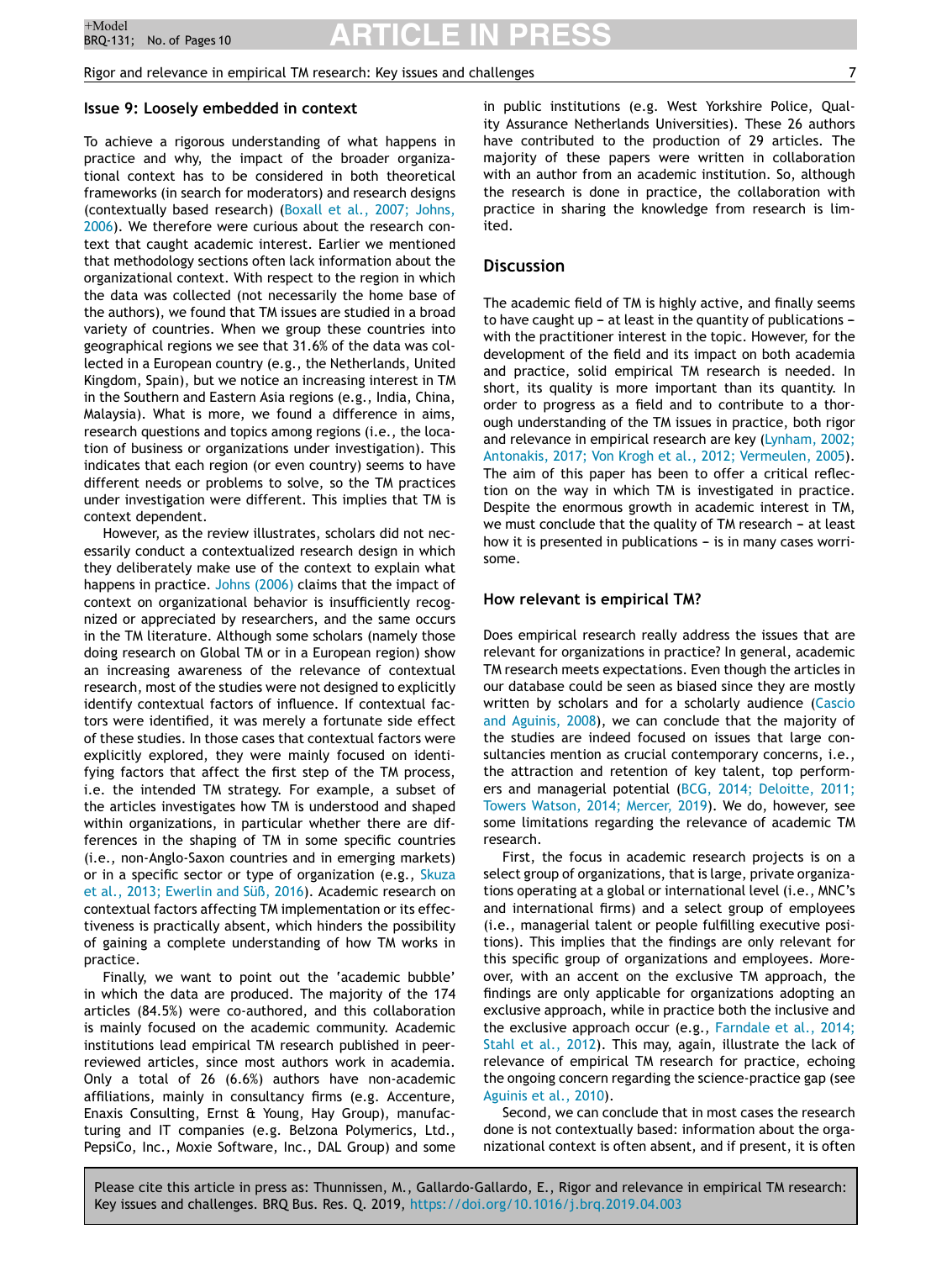aimed at introducing the study and framing the research question and aim, instead of justifying the research design and clarifying and explaining the findings of the study afterwards.

Third, collaboration between practitioners and scholars  $-$  at least in publishing  $-$  is limited. [Lynham](#page-9-0) [\(2002\)](#page-9-0) states that theory development relies on the continuous interaction between research and practice. Although it is difficult to assess the interaction in a publication, only a handful of publications are co-authored by authors working in nonacademic organizations. Thus, [Hambrick's](#page-8-0) [\(1994\)](#page-8-0) concern about the minimal visibility and minimal impact of scholars in organizational sciences seems as timely and current today in our field.

Fourth, the question arises whether current TM research is sufficiently 'future proof'. Several reports point at the way technological and social forces are transforming what work will look like in the future [\(WEF,](#page-9-0) [2016;](#page-9-0) [Lanvin](#page-9-0) [and](#page-9-0) [Evans,](#page-9-0) [2017;](#page-9-0) [Mercer,](#page-9-0) [2019\),](#page-9-0) and this will have an impact on the attraction, selection, development and retention of talent. Nonetheless, these future TM issues are not yet explored in empirical TM research.

#### **Is empirical TM research rigorous enough?**

According to Vermeulen, rigor is the principal requirement for each research project: ''research that is not rigorous (. . .) cannot be considered relevant'' [\(Vermeulen,](#page-9-0) [2005,](#page-9-0) p. 979). We conclude that the rigor in current empirical TM is worrisome. First of all, too many publications do not get the basics right. The large proportion of articles that we had to exclude (a total of 43% of the papers in the preliminary database) is striking. Exclusion was based on a tangential approach to the topic and/or the absence of any information about the research methodology. What is also worrisome, is the large proportion of articles in our final database that (1) does not pay attention to conceptualization (49.4% articles has no theoretical framework); (2) is negligent in offering definition of the core concepts (i.e., talent, 32.2%; TM, 23.0%); and/or (3) does not provide any information about the organizational context of the research (59.2%), nor the type of organization (59.2%), nor the type or number of respondents (33.8%) involved in the study. In addition, we found many other cases in which details are lacking: we highlighted the superficial use of theoretical frameworks, the vagueness in the operationalization of talent and TM, and the mismatch between the research aim and the research population. These details do not imply that the research is necessarily unreliable, yet the fact that this information is not provided in the article could make this research appear less reliable and, above all, this does not help other scholars to understand fully the utility of the findings for their own research; not to mention, their low utility for practitioners. In fact, the non-existence of research design information makes it more difficult to determine whether new research can build on previous findings, which in turn hinders the systematic development of theory. This lack of transparency also brings into question the possible advances achieved to date within the field.

#### **Is TM research critical enough?**

The aforementioned problems mainly occur in manuscripts published in journals without an IF, which are criticized for lower guarantee of quality and impact ([Hoeffel,](#page-8-0) [1998\).](#page-8-0) According to [Gardfield](#page-8-0) [\(2006\),](#page-8-0) the journals with higher IF include the most prestigious and more critical publications. However, since 2014, the number of empirical TM research papers published in journals without IF exceeds the number of publications in journals with IF. Most of the most recent TM research can therefore be seen as lacking impact or prestige; in other words, it can be perceived as low quality. This also affects the perception of the relevance of TM research in and for the academic community. That said, we also feel the need to qualify our conclusions here. After all, not all articles published in non-IF journals are of bad quality, and, likewise, not all articles published in journals with an IF are rigorous. In order to improve the positioning of the field as well as the impact of TM research on practice, it is absolutely necessary to secure the quality of academic empirical TM research. It is about getting the basics right!

Likewise, it is fundamental that in our studies we draw from previous research findings to develop a body of knowledge and theories of how and how well TM works in practice. The challenges regarding the rigor and relevance in empirical TM research raises the question whether TM scholars take a critical stance toward their own work and toward the work of others. While reviewing articles, we often had the impression that the data were gathered for other purposes than exploring and explaining the phenomenon of TM in practice. According to [Antonakis](#page-8-0) [\(2017\),](#page-8-0) scholars reframe their data in order to have their research published, which affects the impact and quality of academic research. A lot of scholars, many of them newcomers to the field, are eager to publish about TM and use a broad variety of journals. [Antonakis](#page-8-0) [\(2017\)](#page-8-0) argues that being over-productive as field (quantity) can lead to fragmentation, which is a threat for the truthful understanding of a phenomenon, i.e. theory development. Also, the field of TM shows signs of, what [Antonakis](#page-8-0) [\(2017\)](#page-8-0) calls, disjunctivus. We see some dominant topics in empirical TM research (e.g., the implementation of TM practices or the conceptualization of TM in practice), yet even within those domains research and findings are not connected as parts of the recurring cycle of theorizing and research in practice. This results in a fragmented body of knowledge.

### **Recommendations**

In order to secure the quality of empirical TM research our main recommendation is that TM scholars, in general, need to be more precise and rigorous in how they approach their research and publications in academic journals. We repeat again: it is important to get the basics right. Moreover, to advance the field, scholars could take a more critical stance toward their own work and toward the work of others. To achieve this, senior scholars in the academic TM community should take a leading role. They can use their experience to stimulate newcomers - often with less experience in academic research - to strengthen the quality of their research. This can be done by collaboration in research projects, but also in the process of reviewing peer-reviewed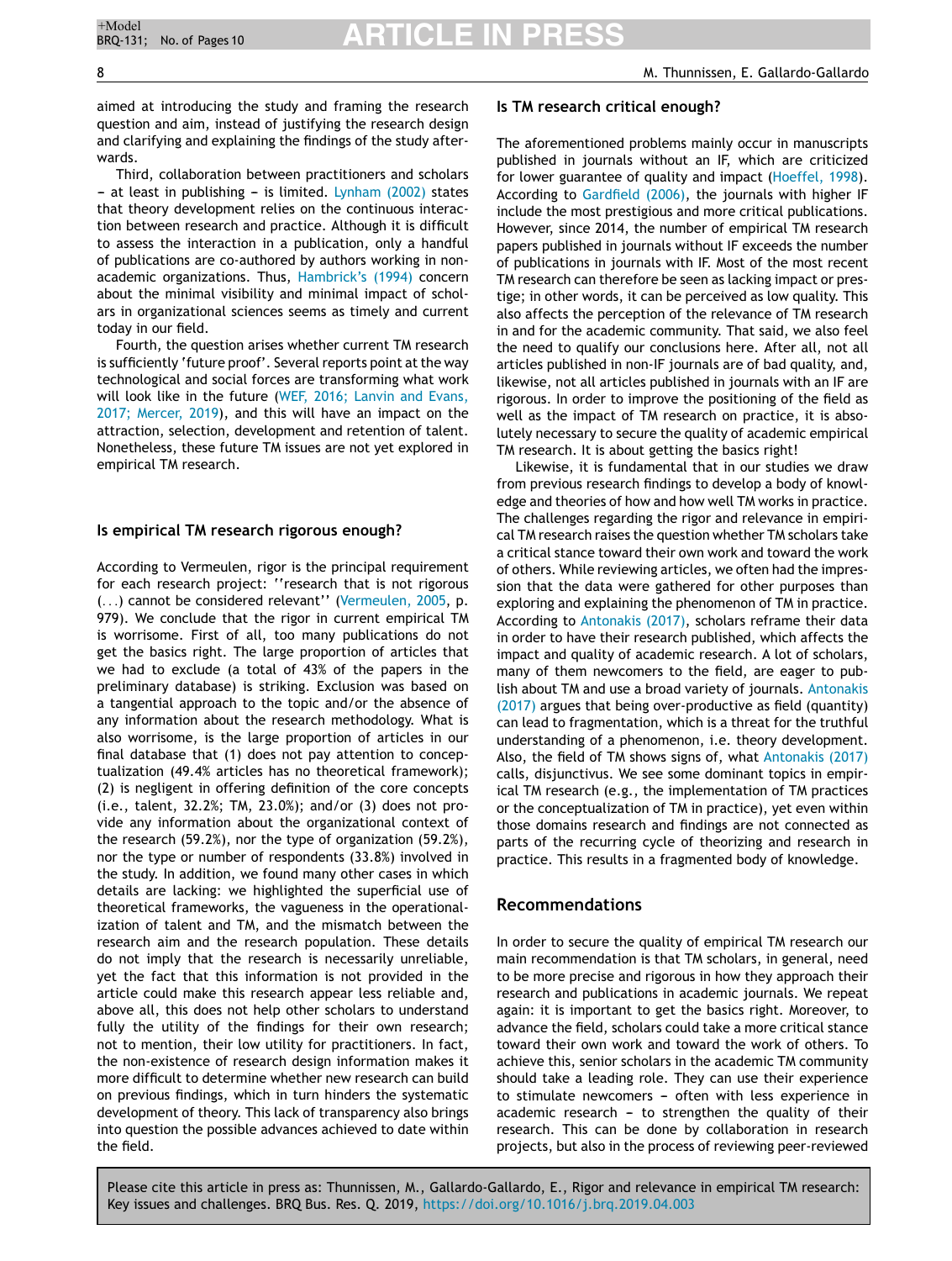### <span id="page-8-0"></span>Rigor and relevance in empirical TM research: Key issues and challenges 9

articles by offering helpful reviews to authors, and by suggesting accurate advice to journals about manuscript publication. We also encourage the established TM scholars to build a bridge with other disciplines, by collaborating with scholars from other academic traditions in research projects, who take in their acknowledged theoretical frameworks to innovate empirical TM research and to contribute to understanding the phenomenon of TM in practice. Furthermore, although the total numbers are still limited, content analysis on some of the more dominant topics may now be possible, in order to identify patterns or hypotheses relevant for theory development. For example, recently De Boeck et al. (2018) published a valuable publication with a content analysis on empirical research on employee reactions to TM and developed a model regarding the impact of TM at the employee level which can be tested and refined again in future research. All in all, it is important that TM scholars are systematic and profound in the way they design and conduct their research design, as well as being aware of the role of their work in the theory development regarding the understanding of 'phenomenon' of TM.

## **References**

- Adams, J., 2009. [The](http://refhub.elsevier.com/S2340-9436(19)30213-0/sbref0005) [use](http://refhub.elsevier.com/S2340-9436(19)30213-0/sbref0005) [of](http://refhub.elsevier.com/S2340-9436(19)30213-0/sbref0005) [bibliometrics](http://refhub.elsevier.com/S2340-9436(19)30213-0/sbref0005) [to](http://refhub.elsevier.com/S2340-9436(19)30213-0/sbref0005) [measure](http://refhub.elsevier.com/S2340-9436(19)30213-0/sbref0005) [research](http://refhub.elsevier.com/S2340-9436(19)30213-0/sbref0005) [qual](http://refhub.elsevier.com/S2340-9436(19)30213-0/sbref0005)[ity](http://refhub.elsevier.com/S2340-9436(19)30213-0/sbref0005) [in](http://refhub.elsevier.com/S2340-9436(19)30213-0/sbref0005) [UK](http://refhub.elsevier.com/S2340-9436(19)30213-0/sbref0005) [higher](http://refhub.elsevier.com/S2340-9436(19)30213-0/sbref0005) [education](http://refhub.elsevier.com/S2340-9436(19)30213-0/sbref0005) [institutions.](http://refhub.elsevier.com/S2340-9436(19)30213-0/sbref0005) [Arch.](http://refhub.elsevier.com/S2340-9436(19)30213-0/sbref0005) [Immunol.](http://refhub.elsevier.com/S2340-9436(19)30213-0/sbref0005) [Ther.](http://refhub.elsevier.com/S2340-9436(19)30213-0/sbref0005) [Exp.](http://refhub.elsevier.com/S2340-9436(19)30213-0/sbref0005)  $57(1), 19-32.$  $57(1), 19-32.$  $57(1), 19-32.$  $57(1), 19-32.$  $57(1), 19-32.$
- Aguinis, H., Werner, S., Abbott, J.A.L., Angert, C., Partk, J.H., Kohlhausen, D., 2010. [Customer-centric](http://refhub.elsevier.com/S2340-9436(19)30213-0/sbref0010) [science:](http://refhub.elsevier.com/S2340-9436(19)30213-0/sbref0010) [reporting](http://refhub.elsevier.com/S2340-9436(19)30213-0/sbref0010) [sig](http://refhub.elsevier.com/S2340-9436(19)30213-0/sbref0010)[nificant](http://refhub.elsevier.com/S2340-9436(19)30213-0/sbref0010) [research](http://refhub.elsevier.com/S2340-9436(19)30213-0/sbref0010) [results](http://refhub.elsevier.com/S2340-9436(19)30213-0/sbref0010) [with](http://refhub.elsevier.com/S2340-9436(19)30213-0/sbref0010) [rigor,](http://refhub.elsevier.com/S2340-9436(19)30213-0/sbref0010) [relevance](http://refhub.elsevier.com/S2340-9436(19)30213-0/sbref0010) [and](http://refhub.elsevier.com/S2340-9436(19)30213-0/sbref0010) [practical](http://refhub.elsevier.com/S2340-9436(19)30213-0/sbref0010) [impact](http://refhub.elsevier.com/S2340-9436(19)30213-0/sbref0010) [in](http://refhub.elsevier.com/S2340-9436(19)30213-0/sbref0010) [mind.](http://refhub.elsevier.com/S2340-9436(19)30213-0/sbref0010) [Organ.](http://refhub.elsevier.com/S2340-9436(19)30213-0/sbref0010) [Res.](http://refhub.elsevier.com/S2340-9436(19)30213-0/sbref0010) [Methods](http://refhub.elsevier.com/S2340-9436(19)30213-0/sbref0010)  $13$   $(3)$ ,  $515-539$ .
- Al Ariss, A., Cascio, W.F., Paauwe, P., 2014. [Talent](http://refhub.elsevier.com/S2340-9436(19)30213-0/sbref0015) [management:](http://refhub.elsevier.com/S2340-9436(19)30213-0/sbref0015) [current](http://refhub.elsevier.com/S2340-9436(19)30213-0/sbref0015) [theories](http://refhub.elsevier.com/S2340-9436(19)30213-0/sbref0015) [and](http://refhub.elsevier.com/S2340-9436(19)30213-0/sbref0015) [future](http://refhub.elsevier.com/S2340-9436(19)30213-0/sbref0015) [research](http://refhub.elsevier.com/S2340-9436(19)30213-0/sbref0015) [directions.](http://refhub.elsevier.com/S2340-9436(19)30213-0/sbref0015) [J.](http://refhub.elsevier.com/S2340-9436(19)30213-0/sbref0015) [World](http://refhub.elsevier.com/S2340-9436(19)30213-0/sbref0015) [Bus.](http://refhub.elsevier.com/S2340-9436(19)30213-0/sbref0015) [49](http://refhub.elsevier.com/S2340-9436(19)30213-0/sbref0015) [\(2\)](http://refhub.elsevier.com/S2340-9436(19)30213-0/sbref0015) [\(Special](http://refhub.elsevier.com/S2340-9436(19)30213-0/sbref0015) [issue\).](http://refhub.elsevier.com/S2340-9436(19)30213-0/sbref0015)
- Antonakis, J., 2017. [On](http://refhub.elsevier.com/S2340-9436(19)30213-0/sbref0020) [doing](http://refhub.elsevier.com/S2340-9436(19)30213-0/sbref0020) [better](http://refhub.elsevier.com/S2340-9436(19)30213-0/sbref0020) [science:](http://refhub.elsevier.com/S2340-9436(19)30213-0/sbref0020) [from](http://refhub.elsevier.com/S2340-9436(19)30213-0/sbref0020) [thrill](http://refhub.elsevier.com/S2340-9436(19)30213-0/sbref0020) [of](http://refhub.elsevier.com/S2340-9436(19)30213-0/sbref0020) [discovery](http://refhub.elsevier.com/S2340-9436(19)30213-0/sbref0020) [to](http://refhub.elsevier.com/S2340-9436(19)30213-0/sbref0020) [policy](http://refhub.elsevier.com/S2340-9436(19)30213-0/sbref0020) [implications.](http://refhub.elsevier.com/S2340-9436(19)30213-0/sbref0020) [Leadersh.](http://refhub.elsevier.com/S2340-9436(19)30213-0/sbref0020) [Q.](http://refhub.elsevier.com/S2340-9436(19)30213-0/sbref0020) [28](http://refhub.elsevier.com/S2340-9436(19)30213-0/sbref0020) [\(1\),](http://refhub.elsevier.com/S2340-9436(19)30213-0/sbref0020) 5-21.
- Arduini, D., Zanfei, A., 2014. [An](http://refhub.elsevier.com/S2340-9436(19)30213-0/sbref0025) [overview](http://refhub.elsevier.com/S2340-9436(19)30213-0/sbref0025) [of](http://refhub.elsevier.com/S2340-9436(19)30213-0/sbref0025) [scholarly](http://refhub.elsevier.com/S2340-9436(19)30213-0/sbref0025) [research](http://refhub.elsevier.com/S2340-9436(19)30213-0/sbref0025) [on](http://refhub.elsevier.com/S2340-9436(19)30213-0/sbref0025) [public](http://refhub.elsevier.com/S2340-9436(19)30213-0/sbref0025) [e-services?](http://refhub.elsevier.com/S2340-9436(19)30213-0/sbref0025) [A](http://refhub.elsevier.com/S2340-9436(19)30213-0/sbref0025) [meta-analysis](http://refhub.elsevier.com/S2340-9436(19)30213-0/sbref0025) [of](http://refhub.elsevier.com/S2340-9436(19)30213-0/sbref0025) [the](http://refhub.elsevier.com/S2340-9436(19)30213-0/sbref0025) [literature.](http://refhub.elsevier.com/S2340-9436(19)30213-0/sbref0025) [Telecom](http://refhub.elsevier.com/S2340-9436(19)30213-0/sbref0025)[mun.](http://refhub.elsevier.com/S2340-9436(19)30213-0/sbref0025) [Policy](http://refhub.elsevier.com/S2340-9436(19)30213-0/sbref0025) [38](http://refhub.elsevier.com/S2340-9436(19)30213-0/sbref0025) (5-6), 476-495.
- Arnott, D., Pervan, G., 2008. [Eight](http://refhub.elsevier.com/S2340-9436(19)30213-0/sbref0030) [key](http://refhub.elsevier.com/S2340-9436(19)30213-0/sbref0030) [issues](http://refhub.elsevier.com/S2340-9436(19)30213-0/sbref0030) [for](http://refhub.elsevier.com/S2340-9436(19)30213-0/sbref0030) [the](http://refhub.elsevier.com/S2340-9436(19)30213-0/sbref0030) [decision](http://refhub.elsevier.com/S2340-9436(19)30213-0/sbref0030) [sup](http://refhub.elsevier.com/S2340-9436(19)30213-0/sbref0030)[port](http://refhub.elsevier.com/S2340-9436(19)30213-0/sbref0030) [systems](http://refhub.elsevier.com/S2340-9436(19)30213-0/sbref0030) [discipline.](http://refhub.elsevier.com/S2340-9436(19)30213-0/sbref0030) [Decis.](http://refhub.elsevier.com/S2340-9436(19)30213-0/sbref0030) [Support](http://refhub.elsevier.com/S2340-9436(19)30213-0/sbref0030) [Syst.](http://refhub.elsevier.com/S2340-9436(19)30213-0/sbref0030) [44](http://refhub.elsevier.com/S2340-9436(19)30213-0/sbref0030) [\(3\),](http://refhub.elsevier.com/S2340-9436(19)30213-0/sbref0030) 657-672.
- Bird, B., Welsch, H., Astrachan, J.H., Pistrui, D., 2002. [Family](http://refhub.elsevier.com/S2340-9436(19)30213-0/sbref0035) [busi](http://refhub.elsevier.com/S2340-9436(19)30213-0/sbref0035)[ness](http://refhub.elsevier.com/S2340-9436(19)30213-0/sbref0035) [research:](http://refhub.elsevier.com/S2340-9436(19)30213-0/sbref0035) [the](http://refhub.elsevier.com/S2340-9436(19)30213-0/sbref0035) [evolution](http://refhub.elsevier.com/S2340-9436(19)30213-0/sbref0035) [of](http://refhub.elsevier.com/S2340-9436(19)30213-0/sbref0035) [an](http://refhub.elsevier.com/S2340-9436(19)30213-0/sbref0035) [academic](http://refhub.elsevier.com/S2340-9436(19)30213-0/sbref0035) [field.](http://refhub.elsevier.com/S2340-9436(19)30213-0/sbref0035) [Fam.](http://refhub.elsevier.com/S2340-9436(19)30213-0/sbref0035) [Bus.](http://refhub.elsevier.com/S2340-9436(19)30213-0/sbref0035) [Rev.](http://refhub.elsevier.com/S2340-9436(19)30213-0/sbref0035)  $15(4)$  $15(4)$ ,  $337-350$ .
- Boxall, P., Purcell, J., Wright, P., 2007. [Human](http://refhub.elsevier.com/S2340-9436(19)30213-0/sbref0040) [resource](http://refhub.elsevier.com/S2340-9436(19)30213-0/sbref0040) [manage](http://refhub.elsevier.com/S2340-9436(19)30213-0/sbref0040)[ment:](http://refhub.elsevier.com/S2340-9436(19)30213-0/sbref0040) [scope,](http://refhub.elsevier.com/S2340-9436(19)30213-0/sbref0040) [analysis,](http://refhub.elsevier.com/S2340-9436(19)30213-0/sbref0040) [and](http://refhub.elsevier.com/S2340-9436(19)30213-0/sbref0040) [significance.](http://refhub.elsevier.com/S2340-9436(19)30213-0/sbref0040) [In:](http://refhub.elsevier.com/S2340-9436(19)30213-0/sbref0040) [The](http://refhub.elsevier.com/S2340-9436(19)30213-0/sbref0040) [Oxford](http://refhub.elsevier.com/S2340-9436(19)30213-0/sbref0040) [Handbook](http://refhub.elsevier.com/S2340-9436(19)30213-0/sbref0040) [of](http://refhub.elsevier.com/S2340-9436(19)30213-0/sbref0040) [Human](http://refhub.elsevier.com/S2340-9436(19)30213-0/sbref0040) [Resource](http://refhub.elsevier.com/S2340-9436(19)30213-0/sbref0040) [Management.,](http://refhub.elsevier.com/S2340-9436(19)30213-0/sbref0040) [pp.](http://refhub.elsevier.com/S2340-9436(19)30213-0/sbref0040) [1.](http://refhub.elsevier.com/S2340-9436(19)30213-0/sbref0040)
- Boselie, P., Dietz, G., Boon, C., 2005. [Commonalities](http://refhub.elsevier.com/S2340-9436(19)30213-0/sbref0045) [and](http://refhub.elsevier.com/S2340-9436(19)30213-0/sbref0045) [contra](http://refhub.elsevier.com/S2340-9436(19)30213-0/sbref0045)[dictions](http://refhub.elsevier.com/S2340-9436(19)30213-0/sbref0045) [in](http://refhub.elsevier.com/S2340-9436(19)30213-0/sbref0045) [HRM](http://refhub.elsevier.com/S2340-9436(19)30213-0/sbref0045) [and](http://refhub.elsevier.com/S2340-9436(19)30213-0/sbref0045) [performance](http://refhub.elsevier.com/S2340-9436(19)30213-0/sbref0045) [research.](http://refhub.elsevier.com/S2340-9436(19)30213-0/sbref0045) [Hum.](http://refhub.elsevier.com/S2340-9436(19)30213-0/sbref0045) [Resour.](http://refhub.elsevier.com/S2340-9436(19)30213-0/sbref0045) [Manag.](http://refhub.elsevier.com/S2340-9436(19)30213-0/sbref0045)  $J. 15 (3), 67-94.$  $J. 15 (3), 67-94.$  $J. 15 (3), 67-94.$  $J. 15 (3), 67-94.$  $J. 15 (3), 67-94.$  $J. 15 (3), 67-94.$  $J. 15 (3), 67-94.$  $J. 15 (3), 67-94.$  $J. 15 (3), 67-94.$
- Boston Consulting Group (BCG), 2014. [Riding](http://refhub.elsevier.com/S2340-9436(19)30213-0/sbref0050) [a](http://refhub.elsevier.com/S2340-9436(19)30213-0/sbref0050) [Wave](http://refhub.elsevier.com/S2340-9436(19)30213-0/sbref0050) [of](http://refhub.elsevier.com/S2340-9436(19)30213-0/sbref0050) [Growth:](http://refhub.elsevier.com/S2340-9436(19)30213-0/sbref0050) [Global](http://refhub.elsevier.com/S2340-9436(19)30213-0/sbref0050) [Wealth](http://refhub.elsevier.com/S2340-9436(19)30213-0/sbref0050) [2014.](http://refhub.elsevier.com/S2340-9436(19)30213-0/sbref0050)
- Chambers, E.G., Foulon, M., Handfield-Jones, H., Hankin, S.M., Michaels III, E.G., 1998. [The](http://refhub.elsevier.com/S2340-9436(19)30213-0/sbref0055) [war](http://refhub.elsevier.com/S2340-9436(19)30213-0/sbref0055) [for](http://refhub.elsevier.com/S2340-9436(19)30213-0/sbref0055) [talent.](http://refhub.elsevier.com/S2340-9436(19)30213-0/sbref0055) [McKinsey](http://refhub.elsevier.com/S2340-9436(19)30213-0/sbref0055) [Q.](http://refhub.elsevier.com/S2340-9436(19)30213-0/sbref0055) [1](http://refhub.elsevier.com/S2340-9436(19)30213-0/sbref0055) [\(3\),](http://refhub.elsevier.com/S2340-9436(19)30213-0/sbref0055) [44-](http://refhub.elsevier.com/S2340-9436(19)30213-0/sbref0055)[58.](http://refhub.elsevier.com/S2340-9436(19)30213-0/sbref0055)
- Cappelli, P., Keller, J.R., 2014. [Talent](http://refhub.elsevier.com/S2340-9436(19)30213-0/sbref0060) [management:](http://refhub.elsevier.com/S2340-9436(19)30213-0/sbref0060) [conceptual](http://refhub.elsevier.com/S2340-9436(19)30213-0/sbref0060) [approaches](http://refhub.elsevier.com/S2340-9436(19)30213-0/sbref0060) [and](http://refhub.elsevier.com/S2340-9436(19)30213-0/sbref0060) [practical](http://refhub.elsevier.com/S2340-9436(19)30213-0/sbref0060) [challenges.](http://refhub.elsevier.com/S2340-9436(19)30213-0/sbref0060) [Annu.](http://refhub.elsevier.com/S2340-9436(19)30213-0/sbref0060) [Rev.](http://refhub.elsevier.com/S2340-9436(19)30213-0/sbref0060) [Organ.](http://refhub.elsevier.com/S2340-9436(19)30213-0/sbref0060) [Psychol.](http://refhub.elsevier.com/S2340-9436(19)30213-0/sbref0060) [Organ.](http://refhub.elsevier.com/S2340-9436(19)30213-0/sbref0060) [Behav.](http://refhub.elsevier.com/S2340-9436(19)30213-0/sbref0060) [1](http://refhub.elsevier.com/S2340-9436(19)30213-0/sbref0060) [\(1\),](http://refhub.elsevier.com/S2340-9436(19)30213-0/sbref0060) 305-331.
- Cascio, W.F., Aguinis, H., 2008. [Research](http://refhub.elsevier.com/S2340-9436(19)30213-0/sbref0065) [in](http://refhub.elsevier.com/S2340-9436(19)30213-0/sbref0065) [industrial](http://refhub.elsevier.com/S2340-9436(19)30213-0/sbref0065) [and](http://refhub.elsevier.com/S2340-9436(19)30213-0/sbref0065) [organi](http://refhub.elsevier.com/S2340-9436(19)30213-0/sbref0065)[zational](http://refhub.elsevier.com/S2340-9436(19)30213-0/sbref0065) [psychology](http://refhub.elsevier.com/S2340-9436(19)30213-0/sbref0065) [from](http://refhub.elsevier.com/S2340-9436(19)30213-0/sbref0065) [1963](http://refhub.elsevier.com/S2340-9436(19)30213-0/sbref0065) [to](http://refhub.elsevier.com/S2340-9436(19)30213-0/sbref0065) [2007:](http://refhub.elsevier.com/S2340-9436(19)30213-0/sbref0065) [changes,](http://refhub.elsevier.com/S2340-9436(19)30213-0/sbref0065) [choices,](http://refhub.elsevier.com/S2340-9436(19)30213-0/sbref0065) [and](http://refhub.elsevier.com/S2340-9436(19)30213-0/sbref0065) [trends.](http://refhub.elsevier.com/S2340-9436(19)30213-0/sbref0065) [J.](http://refhub.elsevier.com/S2340-9436(19)30213-0/sbref0065) [Appl.](http://refhub.elsevier.com/S2340-9436(19)30213-0/sbref0065) [Psychol.](http://refhub.elsevier.com/S2340-9436(19)30213-0/sbref0065) [93,](http://refhub.elsevier.com/S2340-9436(19)30213-0/sbref0065) 1062-1081.
- CIPD, 2006. [Talent](http://refhub.elsevier.com/S2340-9436(19)30213-0/sbref0070) [Management:](http://refhub.elsevier.com/S2340-9436(19)30213-0/sbref0070) [Understanding](http://refhub.elsevier.com/S2340-9436(19)30213-0/sbref0070) [the](http://refhub.elsevier.com/S2340-9436(19)30213-0/sbref0070) [Dimensions.](http://refhub.elsevier.com/S2340-9436(19)30213-0/sbref0070) [CIPD,](http://refhub.elsevier.com/S2340-9436(19)30213-0/sbref0070) [London.](http://refhub.elsevier.com/S2340-9436(19)30213-0/sbref0070)
- CIPD, 2008. [Talent](http://refhub.elsevier.com/S2340-9436(19)30213-0/sbref0075) [Management:](http://refhub.elsevier.com/S2340-9436(19)30213-0/sbref0075) [An](http://refhub.elsevier.com/S2340-9436(19)30213-0/sbref0075) [Overview.](http://refhub.elsevier.com/S2340-9436(19)30213-0/sbref0075) [CIPD,](http://refhub.elsevier.com/S2340-9436(19)30213-0/sbref0075) [London.](http://refhub.elsevier.com/S2340-9436(19)30213-0/sbref0075)
- Ciomaga, B., 2013. [Sport](http://refhub.elsevier.com/S2340-9436(19)30213-0/sbref0080) [management:](http://refhub.elsevier.com/S2340-9436(19)30213-0/sbref0080) [a](http://refhub.elsevier.com/S2340-9436(19)30213-0/sbref0080) [bibliometric](http://refhub.elsevier.com/S2340-9436(19)30213-0/sbref0080) [study](http://refhub.elsevier.com/S2340-9436(19)30213-0/sbref0080) [on](http://refhub.elsevier.com/S2340-9436(19)30213-0/sbref0080) [cen](http://refhub.elsevier.com/S2340-9436(19)30213-0/sbref0080)[tral](http://refhub.elsevier.com/S2340-9436(19)30213-0/sbref0080) [themes](http://refhub.elsevier.com/S2340-9436(19)30213-0/sbref0080) [and](http://refhub.elsevier.com/S2340-9436(19)30213-0/sbref0080) [trends.](http://refhub.elsevier.com/S2340-9436(19)30213-0/sbref0080) [Eur.](http://refhub.elsevier.com/S2340-9436(19)30213-0/sbref0080) [Sport](http://refhub.elsevier.com/S2340-9436(19)30213-0/sbref0080) [Manag.](http://refhub.elsevier.com/S2340-9436(19)30213-0/sbref0080) [Q.](http://refhub.elsevier.com/S2340-9436(19)30213-0/sbref0080) [13](http://refhub.elsevier.com/S2340-9436(19)30213-0/sbref0080) [\(5\),](http://refhub.elsevier.com/S2340-9436(19)30213-0/sbref0080) 557-578.
- Claussen, J., Grohsjean, T., Luger, J., Probst, G., 2014. [Talent](http://refhub.elsevier.com/S2340-9436(19)30213-0/sbref0085) [mana](http://refhub.elsevier.com/S2340-9436(19)30213-0/sbref0085)[gement](http://refhub.elsevier.com/S2340-9436(19)30213-0/sbref0085) [and](http://refhub.elsevier.com/S2340-9436(19)30213-0/sbref0085) [career](http://refhub.elsevier.com/S2340-9436(19)30213-0/sbref0085) [development:](http://refhub.elsevier.com/S2340-9436(19)30213-0/sbref0085) [what](http://refhub.elsevier.com/S2340-9436(19)30213-0/sbref0085) [it](http://refhub.elsevier.com/S2340-9436(19)30213-0/sbref0085) [takes](http://refhub.elsevier.com/S2340-9436(19)30213-0/sbref0085) [to](http://refhub.elsevier.com/S2340-9436(19)30213-0/sbref0085) [get](http://refhub.elsevier.com/S2340-9436(19)30213-0/sbref0085) [promoted.](http://refhub.elsevier.com/S2340-9436(19)30213-0/sbref0085) [J.](http://refhub.elsevier.com/S2340-9436(19)30213-0/sbref0085) [World](http://refhub.elsevier.com/S2340-9436(19)30213-0/sbref0085) [Bus.](http://refhub.elsevier.com/S2340-9436(19)30213-0/sbref0085) [49](http://refhub.elsevier.com/S2340-9436(19)30213-0/sbref0085) [\(2\),](http://refhub.elsevier.com/S2340-9436(19)30213-0/sbref0085) 236-244.
- Collings, D.G., Mellahi, K., 2009. [Strategic](http://refhub.elsevier.com/S2340-9436(19)30213-0/sbref0090) [talent](http://refhub.elsevier.com/S2340-9436(19)30213-0/sbref0090) [management:](http://refhub.elsevier.com/S2340-9436(19)30213-0/sbref0090) [a](http://refhub.elsevier.com/S2340-9436(19)30213-0/sbref0090) [review](http://refhub.elsevier.com/S2340-9436(19)30213-0/sbref0090) [and](http://refhub.elsevier.com/S2340-9436(19)30213-0/sbref0090) [research](http://refhub.elsevier.com/S2340-9436(19)30213-0/sbref0090) [agenda.](http://refhub.elsevier.com/S2340-9436(19)30213-0/sbref0090) [Hum.](http://refhub.elsevier.com/S2340-9436(19)30213-0/sbref0090) [Resour.](http://refhub.elsevier.com/S2340-9436(19)30213-0/sbref0090) [Manag.](http://refhub.elsevier.com/S2340-9436(19)30213-0/sbref0090) [Rev.](http://refhub.elsevier.com/S2340-9436(19)30213-0/sbref0090) [19](http://refhub.elsevier.com/S2340-9436(19)30213-0/sbref0090) [\(4\),](http://refhub.elsevier.com/S2340-9436(19)30213-0/sbref0090)  $304 - 313$ .
- Collings, D.G., Scullion, H., Vaiman, V., 2011. [European](http://refhub.elsevier.com/S2340-9436(19)30213-0/sbref0095) [perspec](http://refhub.elsevier.com/S2340-9436(19)30213-0/sbref0095)[tives](http://refhub.elsevier.com/S2340-9436(19)30213-0/sbref0095) [on](http://refhub.elsevier.com/S2340-9436(19)30213-0/sbref0095) [talent](http://refhub.elsevier.com/S2340-9436(19)30213-0/sbref0095) [management.](http://refhub.elsevier.com/S2340-9436(19)30213-0/sbref0095) [Eur.](http://refhub.elsevier.com/S2340-9436(19)30213-0/sbref0095) [J.](http://refhub.elsevier.com/S2340-9436(19)30213-0/sbref0095) [Int.](http://refhub.elsevier.com/S2340-9436(19)30213-0/sbref0095) [Manag.](http://refhub.elsevier.com/S2340-9436(19)30213-0/sbref0095) [5](http://refhub.elsevier.com/S2340-9436(19)30213-0/sbref0095) [\(5\)](http://refhub.elsevier.com/S2340-9436(19)30213-0/sbref0095) [\(Special](http://refhub.elsevier.com/S2340-9436(19)30213-0/sbref0095) [issue\).](http://refhub.elsevier.com/S2340-9436(19)30213-0/sbref0095)
- Collings, D.G., Scullion, H., Vaiman, H., 2015. Talent management: progress and prospects. Hum. Resour. Manag. Rev., [http://dx.doi.org/10.1016/j.hrmr.2015.04.005](dx.doi.org/10.1016/j.hrmr.2015.04.005).
- De Boeck, G., Meyers, M.C., Dries, N., 2018. [Employee](http://refhub.elsevier.com/S2340-9436(19)30213-0/sbref0105) [reactions](http://refhub.elsevier.com/S2340-9436(19)30213-0/sbref0105) [to](http://refhub.elsevier.com/S2340-9436(19)30213-0/sbref0105) [talent](http://refhub.elsevier.com/S2340-9436(19)30213-0/sbref0105) [management:](http://refhub.elsevier.com/S2340-9436(19)30213-0/sbref0105) [assumptions](http://refhub.elsevier.com/S2340-9436(19)30213-0/sbref0105) [versus](http://refhub.elsevier.com/S2340-9436(19)30213-0/sbref0105) [evidence.](http://refhub.elsevier.com/S2340-9436(19)30213-0/sbref0105) [J.](http://refhub.elsevier.com/S2340-9436(19)30213-0/sbref0105) [Organ.](http://refhub.elsevier.com/S2340-9436(19)30213-0/sbref0105) [Behav.](http://refhub.elsevier.com/S2340-9436(19)30213-0/sbref0105) [39](http://refhub.elsevier.com/S2340-9436(19)30213-0/sbref0105) [\(2\),](http://refhub.elsevier.com/S2340-9436(19)30213-0/sbref0105) 199-213.
- Deloitte, 2011. Talent Edge 2020: Redrafting Strategies for the Uneven Recovery, [https://www2.deloitte.com/content/dam/](https://www2.deloitte.com/content/dam/insights/us/articles/talent-edge-2020-redrafting-strategies-for-the-uneven-recovery/DUP98_TalentEdge2020_RedraftingTalent.pdf) [insights/us/articles/talent-edge-2020-redrafting-strategies-for](https://www2.deloitte.com/content/dam/insights/us/articles/talent-edge-2020-redrafting-strategies-for-the-uneven-recovery/DUP98_TalentEdge2020_RedraftingTalent.pdf)[the-uneven-recovery/DUP98](https://www2.deloitte.com/content/dam/insights/us/articles/talent-edge-2020-redrafting-strategies-for-the-uneven-recovery/DUP98_TalentEdge2020_RedraftingTalent.pdf) TalentEdge2020 RedraftingTalent. [pdf](https://www2.deloitte.com/content/dam/insights/us/articles/talent-edge-2020-redrafting-strategies-for-the-uneven-recovery/DUP98_TalentEdge2020_RedraftingTalent.pdf).
- De Vos, A., Dries, N., 2013. [Applying](http://refhub.elsevier.com/S2340-9436(19)30213-0/sbref0115) [a](http://refhub.elsevier.com/S2340-9436(19)30213-0/sbref0115) [talent](http://refhub.elsevier.com/S2340-9436(19)30213-0/sbref0115) [management](http://refhub.elsevier.com/S2340-9436(19)30213-0/sbref0115) [lens](http://refhub.elsevier.com/S2340-9436(19)30213-0/sbref0115) [to](http://refhub.elsevier.com/S2340-9436(19)30213-0/sbref0115) [career](http://refhub.elsevier.com/S2340-9436(19)30213-0/sbref0115) [management:](http://refhub.elsevier.com/S2340-9436(19)30213-0/sbref0115) [the](http://refhub.elsevier.com/S2340-9436(19)30213-0/sbref0115) [role](http://refhub.elsevier.com/S2340-9436(19)30213-0/sbref0115) [of](http://refhub.elsevier.com/S2340-9436(19)30213-0/sbref0115) [human](http://refhub.elsevier.com/S2340-9436(19)30213-0/sbref0115) [capital](http://refhub.elsevier.com/S2340-9436(19)30213-0/sbref0115) [composition](http://refhub.elsevier.com/S2340-9436(19)30213-0/sbref0115) [and](http://refhub.elsevier.com/S2340-9436(19)30213-0/sbref0115) [continuity.](http://refhub.elsevier.com/S2340-9436(19)30213-0/sbref0115) [Int.](http://refhub.elsevier.com/S2340-9436(19)30213-0/sbref0115) [J.](http://refhub.elsevier.com/S2340-9436(19)30213-0/sbref0115) [Hum.](http://refhub.elsevier.com/S2340-9436(19)30213-0/sbref0115) [Resour.](http://refhub.elsevier.com/S2340-9436(19)30213-0/sbref0115) [Manag.](http://refhub.elsevier.com/S2340-9436(19)30213-0/sbref0115) [24](http://refhub.elsevier.com/S2340-9436(19)30213-0/sbref0115) [\(9\),](http://refhub.elsevier.com/S2340-9436(19)30213-0/sbref0115) 1816-1831.
- Dries, N., Van Acker, F., Verbruggen, M., 2012. [How](http://refhub.elsevier.com/S2340-9436(19)30213-0/sbref0120) [''boundaryless''](http://refhub.elsevier.com/S2340-9436(19)30213-0/sbref0120) [are](http://refhub.elsevier.com/S2340-9436(19)30213-0/sbref0120) [the](http://refhub.elsevier.com/S2340-9436(19)30213-0/sbref0120) [careers](http://refhub.elsevier.com/S2340-9436(19)30213-0/sbref0120) [of](http://refhub.elsevier.com/S2340-9436(19)30213-0/sbref0120) [high](http://refhub.elsevier.com/S2340-9436(19)30213-0/sbref0120) [potentials,](http://refhub.elsevier.com/S2340-9436(19)30213-0/sbref0120) [key](http://refhub.elsevier.com/S2340-9436(19)30213-0/sbref0120) [experts](http://refhub.elsevier.com/S2340-9436(19)30213-0/sbref0120) [and](http://refhub.elsevier.com/S2340-9436(19)30213-0/sbref0120) [average](http://refhub.elsevier.com/S2340-9436(19)30213-0/sbref0120) [per](http://refhub.elsevier.com/S2340-9436(19)30213-0/sbref0120)[formers?](http://refhub.elsevier.com/S2340-9436(19)30213-0/sbref0120) [J.](http://refhub.elsevier.com/S2340-9436(19)30213-0/sbref0120) [Vocat.](http://refhub.elsevier.com/S2340-9436(19)30213-0/sbref0120) [Behav.](http://refhub.elsevier.com/S2340-9436(19)30213-0/sbref0120) [81](http://refhub.elsevier.com/S2340-9436(19)30213-0/sbref0120) [\(2\),](http://refhub.elsevier.com/S2340-9436(19)30213-0/sbref0120) 271-279.
- Dries, N., 2013. [Talent](http://refhub.elsevier.com/S2340-9436(19)30213-0/sbref0125) [management,](http://refhub.elsevier.com/S2340-9436(19)30213-0/sbref0125) [from](http://refhub.elsevier.com/S2340-9436(19)30213-0/sbref0125) [phenomenon](http://refhub.elsevier.com/S2340-9436(19)30213-0/sbref0125) [to](http://refhub.elsevier.com/S2340-9436(19)30213-0/sbref0125) [theory.](http://refhub.elsevier.com/S2340-9436(19)30213-0/sbref0125) [Hum.](http://refhub.elsevier.com/S2340-9436(19)30213-0/sbref0125) [Resour.](http://refhub.elsevier.com/S2340-9436(19)30213-0/sbref0125) [Manag.](http://refhub.elsevier.com/S2340-9436(19)30213-0/sbref0125) [Rev.](http://refhub.elsevier.com/S2340-9436(19)30213-0/sbref0125) [23](http://refhub.elsevier.com/S2340-9436(19)30213-0/sbref0125) [\(4\),](http://refhub.elsevier.com/S2340-9436(19)30213-0/sbref0125) 267-271.
- Ewerlin, D., Süß, S., 2016. [Dissemination](http://refhub.elsevier.com/S2340-9436(19)30213-0/sbref0130) [of](http://refhub.elsevier.com/S2340-9436(19)30213-0/sbref0130) [talent](http://refhub.elsevier.com/S2340-9436(19)30213-0/sbref0130) [management](http://refhub.elsevier.com/S2340-9436(19)30213-0/sbref0130) [in](http://refhub.elsevier.com/S2340-9436(19)30213-0/sbref0130) [Germany:](http://refhub.elsevier.com/S2340-9436(19)30213-0/sbref0130) [myth,](http://refhub.elsevier.com/S2340-9436(19)30213-0/sbref0130) [facade](http://refhub.elsevier.com/S2340-9436(19)30213-0/sbref0130) [or](http://refhub.elsevier.com/S2340-9436(19)30213-0/sbref0130) [economic](http://refhub.elsevier.com/S2340-9436(19)30213-0/sbref0130) [necessity?](http://refhub.elsevier.com/S2340-9436(19)30213-0/sbref0130) [Pers.](http://refhub.elsevier.com/S2340-9436(19)30213-0/sbref0130) [Rev.](http://refhub.elsevier.com/S2340-9436(19)30213-0/sbref0130) [45](http://refhub.elsevier.com/S2340-9436(19)30213-0/sbref0130) [\(1\),](http://refhub.elsevier.com/S2340-9436(19)30213-0/sbref0130)  $142 - 160$ .
- Farndale, E., Pai, A., Sparrow, P., Scullion, H., 2014. [Balancing](http://refhub.elsevier.com/S2340-9436(19)30213-0/sbref0135) [individual](http://refhub.elsevier.com/S2340-9436(19)30213-0/sbref0135) [and](http://refhub.elsevier.com/S2340-9436(19)30213-0/sbref0135) [organizational](http://refhub.elsevier.com/S2340-9436(19)30213-0/sbref0135) [goals](http://refhub.elsevier.com/S2340-9436(19)30213-0/sbref0135) [in](http://refhub.elsevier.com/S2340-9436(19)30213-0/sbref0135) [global](http://refhub.elsevier.com/S2340-9436(19)30213-0/sbref0135) [talent](http://refhub.elsevier.com/S2340-9436(19)30213-0/sbref0135) [manage](http://refhub.elsevier.com/S2340-9436(19)30213-0/sbref0135)[ment:](http://refhub.elsevier.com/S2340-9436(19)30213-0/sbref0135) [a](http://refhub.elsevier.com/S2340-9436(19)30213-0/sbref0135) [mutual-benefits](http://refhub.elsevier.com/S2340-9436(19)30213-0/sbref0135) [perspective.](http://refhub.elsevier.com/S2340-9436(19)30213-0/sbref0135) [J.](http://refhub.elsevier.com/S2340-9436(19)30213-0/sbref0135) [World](http://refhub.elsevier.com/S2340-9436(19)30213-0/sbref0135) [Bus.](http://refhub.elsevier.com/S2340-9436(19)30213-0/sbref0135) [49](http://refhub.elsevier.com/S2340-9436(19)30213-0/sbref0135) [\(2\),](http://refhub.elsevier.com/S2340-9436(19)30213-0/sbref0135)  $204 - 214$ .
- Festing, M., Kornau, A., Schäfer, L., 2015. [Think](http://refhub.elsevier.com/S2340-9436(19)30213-0/sbref0140) [talent](http://refhub.elsevier.com/S2340-9436(19)30213-0/sbref0140) [think](http://refhub.elsevier.com/S2340-9436(19)30213-0/sbref0140) [male?](http://refhub.elsevier.com/S2340-9436(19)30213-0/sbref0140) [A](http://refhub.elsevier.com/S2340-9436(19)30213-0/sbref0140) [comparative](http://refhub.elsevier.com/S2340-9436(19)30213-0/sbref0140) [case](http://refhub.elsevier.com/S2340-9436(19)30213-0/sbref0140) [study](http://refhub.elsevier.com/S2340-9436(19)30213-0/sbref0140) [analysis](http://refhub.elsevier.com/S2340-9436(19)30213-0/sbref0140) [of](http://refhub.elsevier.com/S2340-9436(19)30213-0/sbref0140) [gender](http://refhub.elsevier.com/S2340-9436(19)30213-0/sbref0140) [inclusion](http://refhub.elsevier.com/S2340-9436(19)30213-0/sbref0140) [in](http://refhub.elsevier.com/S2340-9436(19)30213-0/sbref0140) [tal](http://refhub.elsevier.com/S2340-9436(19)30213-0/sbref0140)[ent](http://refhub.elsevier.com/S2340-9436(19)30213-0/sbref0140) [management](http://refhub.elsevier.com/S2340-9436(19)30213-0/sbref0140) [practices](http://refhub.elsevier.com/S2340-9436(19)30213-0/sbref0140) [in](http://refhub.elsevier.com/S2340-9436(19)30213-0/sbref0140) [the](http://refhub.elsevier.com/S2340-9436(19)30213-0/sbref0140) [German](http://refhub.elsevier.com/S2340-9436(19)30213-0/sbref0140) [media](http://refhub.elsevier.com/S2340-9436(19)30213-0/sbref0140) [industry.](http://refhub.elsevier.com/S2340-9436(19)30213-0/sbref0140) [Int.](http://refhub.elsevier.com/S2340-9436(19)30213-0/sbref0140) [J.](http://refhub.elsevier.com/S2340-9436(19)30213-0/sbref0140) [Hum.](http://refhub.elsevier.com/S2340-9436(19)30213-0/sbref0140) [Resour.](http://refhub.elsevier.com/S2340-9436(19)30213-0/sbref0140) [Manag.](http://refhub.elsevier.com/S2340-9436(19)30213-0/sbref0140) [26](http://refhub.elsevier.com/S2340-9436(19)30213-0/sbref0140) [\(6\),](http://refhub.elsevier.com/S2340-9436(19)30213-0/sbref0140) 707-732.
- Festing, M., Schäfer, L., Scullion, H., 2013. [Talent](http://refhub.elsevier.com/S2340-9436(19)30213-0/sbref0145) [management](http://refhub.elsevier.com/S2340-9436(19)30213-0/sbref0145) [in](http://refhub.elsevier.com/S2340-9436(19)30213-0/sbref0145) [medium-sized](http://refhub.elsevier.com/S2340-9436(19)30213-0/sbref0145) [German](http://refhub.elsevier.com/S2340-9436(19)30213-0/sbref0145) [companies:](http://refhub.elsevier.com/S2340-9436(19)30213-0/sbref0145) [an](http://refhub.elsevier.com/S2340-9436(19)30213-0/sbref0145) [explorative](http://refhub.elsevier.com/S2340-9436(19)30213-0/sbref0145) [study](http://refhub.elsevier.com/S2340-9436(19)30213-0/sbref0145) [and](http://refhub.elsevier.com/S2340-9436(19)30213-0/sbref0145) [agenda](http://refhub.elsevier.com/S2340-9436(19)30213-0/sbref0145) [for](http://refhub.elsevier.com/S2340-9436(19)30213-0/sbref0145) [future](http://refhub.elsevier.com/S2340-9436(19)30213-0/sbref0145) [research.](http://refhub.elsevier.com/S2340-9436(19)30213-0/sbref0145) [Int.](http://refhub.elsevier.com/S2340-9436(19)30213-0/sbref0145) [J.](http://refhub.elsevier.com/S2340-9436(19)30213-0/sbref0145) [Hum.](http://refhub.elsevier.com/S2340-9436(19)30213-0/sbref0145) [Resour.](http://refhub.elsevier.com/S2340-9436(19)30213-0/sbref0145) [Manag.](http://refhub.elsevier.com/S2340-9436(19)30213-0/sbref0145) [24](http://refhub.elsevier.com/S2340-9436(19)30213-0/sbref0145) [\(9\),](http://refhub.elsevier.com/S2340-9436(19)30213-0/sbref0145) 1872-1893.
- Furusawa, M., Brewster, C., 2015. [The](http://refhub.elsevier.com/S2340-9436(19)30213-0/sbref0370) [bi-cultural](http://refhub.elsevier.com/S2340-9436(19)30213-0/sbref0370) [option](http://refhub.elsevier.com/S2340-9436(19)30213-0/sbref0370) [for](http://refhub.elsevier.com/S2340-9436(19)30213-0/sbref0370) [global](http://refhub.elsevier.com/S2340-9436(19)30213-0/sbref0370) [talent](http://refhub.elsevier.com/S2340-9436(19)30213-0/sbref0370) [management:](http://refhub.elsevier.com/S2340-9436(19)30213-0/sbref0370) [The](http://refhub.elsevier.com/S2340-9436(19)30213-0/sbref0370) [Japanese/Brazilian](http://refhub.elsevier.com/S2340-9436(19)30213-0/sbref0370) [Nikkeijin](http://refhub.elsevier.com/S2340-9436(19)30213-0/sbref0370) [example.](http://refhub.elsevier.com/S2340-9436(19)30213-0/sbref0370) [J.](http://refhub.elsevier.com/S2340-9436(19)30213-0/sbref0370) [World](http://refhub.elsevier.com/S2340-9436(19)30213-0/sbref0370) [Bus.](http://refhub.elsevier.com/S2340-9436(19)30213-0/sbref0370) [50](http://refhub.elsevier.com/S2340-9436(19)30213-0/sbref0370) [\(1\),](http://refhub.elsevier.com/S2340-9436(19)30213-0/sbref0370) 133-143.
- Gallardo-Gallardo, E., Thunnissen, M., 2016. [Standing](http://refhub.elsevier.com/S2340-9436(19)30213-0/sbref0150) [on](http://refhub.elsevier.com/S2340-9436(19)30213-0/sbref0150) [the](http://refhub.elsevier.com/S2340-9436(19)30213-0/sbref0150) [shoul](http://refhub.elsevier.com/S2340-9436(19)30213-0/sbref0150)[ders](http://refhub.elsevier.com/S2340-9436(19)30213-0/sbref0150) [of](http://refhub.elsevier.com/S2340-9436(19)30213-0/sbref0150) [giants?](http://refhub.elsevier.com/S2340-9436(19)30213-0/sbref0150) [A](http://refhub.elsevier.com/S2340-9436(19)30213-0/sbref0150) [critical](http://refhub.elsevier.com/S2340-9436(19)30213-0/sbref0150) [review](http://refhub.elsevier.com/S2340-9436(19)30213-0/sbref0150) [of](http://refhub.elsevier.com/S2340-9436(19)30213-0/sbref0150) [empirical](http://refhub.elsevier.com/S2340-9436(19)30213-0/sbref0150) [talent](http://refhub.elsevier.com/S2340-9436(19)30213-0/sbref0150) [management](http://refhub.elsevier.com/S2340-9436(19)30213-0/sbref0150) [research.](http://refhub.elsevier.com/S2340-9436(19)30213-0/sbref0150) [Empl.](http://refhub.elsevier.com/S2340-9436(19)30213-0/sbref0150) [Relat.](http://refhub.elsevier.com/S2340-9436(19)30213-0/sbref0150) [38](http://refhub.elsevier.com/S2340-9436(19)30213-0/sbref0150) [\(1\),](http://refhub.elsevier.com/S2340-9436(19)30213-0/sbref0150) 31-56.
- Gallardo-Gallardo, E., Arroyo Moliner, L., Gallo, P., 2017. Mapping collaboration networks in talent management research. J. Organ. Eff.: People Perform. 4 (4), 332-358, [http://dx.doi.org/10.1108/JOEPP-03-2017-0026.](dx.doi.org/10.1108/JOEPP-03-2017-0026)
- Gallardo-Gallardo, E., Nijs, S., Dries, N., Gallo, P., 2015. [Towards](http://refhub.elsevier.com/S2340-9436(19)30213-0/sbref0160) [an](http://refhub.elsevier.com/S2340-9436(19)30213-0/sbref0160) [understanding](http://refhub.elsevier.com/S2340-9436(19)30213-0/sbref0160) [of](http://refhub.elsevier.com/S2340-9436(19)30213-0/sbref0160) [talent](http://refhub.elsevier.com/S2340-9436(19)30213-0/sbref0160) [management](http://refhub.elsevier.com/S2340-9436(19)30213-0/sbref0160) [as](http://refhub.elsevier.com/S2340-9436(19)30213-0/sbref0160) [a](http://refhub.elsevier.com/S2340-9436(19)30213-0/sbref0160) [phenomenon-driven](http://refhub.elsevier.com/S2340-9436(19)30213-0/sbref0160) [field](http://refhub.elsevier.com/S2340-9436(19)30213-0/sbref0160) [using](http://refhub.elsevier.com/S2340-9436(19)30213-0/sbref0160) [bibliometric](http://refhub.elsevier.com/S2340-9436(19)30213-0/sbref0160) [and](http://refhub.elsevier.com/S2340-9436(19)30213-0/sbref0160) [content](http://refhub.elsevier.com/S2340-9436(19)30213-0/sbref0160) [analysis.](http://refhub.elsevier.com/S2340-9436(19)30213-0/sbref0160) [Hum.](http://refhub.elsevier.com/S2340-9436(19)30213-0/sbref0160) [Resour.](http://refhub.elsevier.com/S2340-9436(19)30213-0/sbref0160) [Manag.](http://refhub.elsevier.com/S2340-9436(19)30213-0/sbref0160) [Rev.](http://refhub.elsevier.com/S2340-9436(19)30213-0/sbref0160) [25](http://refhub.elsevier.com/S2340-9436(19)30213-0/sbref0160) [\(3\),](http://refhub.elsevier.com/S2340-9436(19)30213-0/sbref0160) [264](http://refhub.elsevier.com/S2340-9436(19)30213-0/sbref0160)-[279.](http://refhub.elsevier.com/S2340-9436(19)30213-0/sbref0160)
- Gardfield, E., 2006. [The](http://refhub.elsevier.com/S2340-9436(19)30213-0/sbref0165) [history](http://refhub.elsevier.com/S2340-9436(19)30213-0/sbref0165) [and](http://refhub.elsevier.com/S2340-9436(19)30213-0/sbref0165) [meaning](http://refhub.elsevier.com/S2340-9436(19)30213-0/sbref0165) [of](http://refhub.elsevier.com/S2340-9436(19)30213-0/sbref0165) [the](http://refhub.elsevier.com/S2340-9436(19)30213-0/sbref0165) [Journal](http://refhub.elsevier.com/S2340-9436(19)30213-0/sbref0165) [Impact](http://refhub.elsevier.com/S2340-9436(19)30213-0/sbref0165) [Factor.](http://refhub.elsevier.com/S2340-9436(19)30213-0/sbref0165) [J.](http://refhub.elsevier.com/S2340-9436(19)30213-0/sbref0165) [Am.](http://refhub.elsevier.com/S2340-9436(19)30213-0/sbref0165) [Med.](http://refhub.elsevier.com/S2340-9436(19)30213-0/sbref0165) [Assoc.](http://refhub.elsevier.com/S2340-9436(19)30213-0/sbref0165) [295](http://refhub.elsevier.com/S2340-9436(19)30213-0/sbref0165) [\(January](http://refhub.elsevier.com/S2340-9436(19)30213-0/sbref0165) [\(1\)\),](http://refhub.elsevier.com/S2340-9436(19)30213-0/sbref0165) [90](http://refhub.elsevier.com/S2340-9436(19)30213-0/sbref0165)-[93.](http://refhub.elsevier.com/S2340-9436(19)30213-0/sbref0165)
- Hambrick, D.C., 1994. [What](http://refhub.elsevier.com/S2340-9436(19)30213-0/sbref0170) [if](http://refhub.elsevier.com/S2340-9436(19)30213-0/sbref0170) [the](http://refhub.elsevier.com/S2340-9436(19)30213-0/sbref0170) [academy](http://refhub.elsevier.com/S2340-9436(19)30213-0/sbref0170) [actually](http://refhub.elsevier.com/S2340-9436(19)30213-0/sbref0170) [mattered?](http://refhub.elsevier.com/S2340-9436(19)30213-0/sbref0170) [Acad.](http://refhub.elsevier.com/S2340-9436(19)30213-0/sbref0170) [Manag.](http://refhub.elsevier.com/S2340-9436(19)30213-0/sbref0170) [Rev.](http://refhub.elsevier.com/S2340-9436(19)30213-0/sbref0170) [19](http://refhub.elsevier.com/S2340-9436(19)30213-0/sbref0170) [\(1\),](http://refhub.elsevier.com/S2340-9436(19)30213-0/sbref0170) [11](http://refhub.elsevier.com/S2340-9436(19)30213-0/sbref0170)-[16.](http://refhub.elsevier.com/S2340-9436(19)30213-0/sbref0170)
- Hoeffel, C., 1998. [Journal](http://refhub.elsevier.com/S2340-9436(19)30213-0/sbref0175) [impact](http://refhub.elsevier.com/S2340-9436(19)30213-0/sbref0175) [factors.](http://refhub.elsevier.com/S2340-9436(19)30213-0/sbref0175) [Allergy](http://refhub.elsevier.com/S2340-9436(19)30213-0/sbref0175) [53](http://refhub.elsevier.com/S2340-9436(19)30213-0/sbref0175) [\(12\),](http://refhub.elsevier.com/S2340-9436(19)30213-0/sbref0175) [1225.](http://refhub.elsevier.com/S2340-9436(19)30213-0/sbref0175)
- Huselid, M.A., Beatty, R.W., Becker, B.E., 2005. [A](http://refhub.elsevier.com/S2340-9436(19)30213-0/sbref0180) [players](http://refhub.elsevier.com/S2340-9436(19)30213-0/sbref0180) [or](http://refhub.elsevier.com/S2340-9436(19)30213-0/sbref0180) [A](http://refhub.elsevier.com/S2340-9436(19)30213-0/sbref0180) [posi](http://refhub.elsevier.com/S2340-9436(19)30213-0/sbref0180)[tions?](http://refhub.elsevier.com/S2340-9436(19)30213-0/sbref0180) [The](http://refhub.elsevier.com/S2340-9436(19)30213-0/sbref0180) [strategic](http://refhub.elsevier.com/S2340-9436(19)30213-0/sbref0180) [logic](http://refhub.elsevier.com/S2340-9436(19)30213-0/sbref0180) [of](http://refhub.elsevier.com/S2340-9436(19)30213-0/sbref0180) [workforce](http://refhub.elsevier.com/S2340-9436(19)30213-0/sbref0180) [management.](http://refhub.elsevier.com/S2340-9436(19)30213-0/sbref0180) [Harv.](http://refhub.elsevier.com/S2340-9436(19)30213-0/sbref0180) [Bus.](http://refhub.elsevier.com/S2340-9436(19)30213-0/sbref0180) [Rev.](http://refhub.elsevier.com/S2340-9436(19)30213-0/sbref0180) [83](http://refhub.elsevier.com/S2340-9436(19)30213-0/sbref0180) [\(12\),](http://refhub.elsevier.com/S2340-9436(19)30213-0/sbref0180) [110](http://refhub.elsevier.com/S2340-9436(19)30213-0/sbref0180)-[117.](http://refhub.elsevier.com/S2340-9436(19)30213-0/sbref0180)